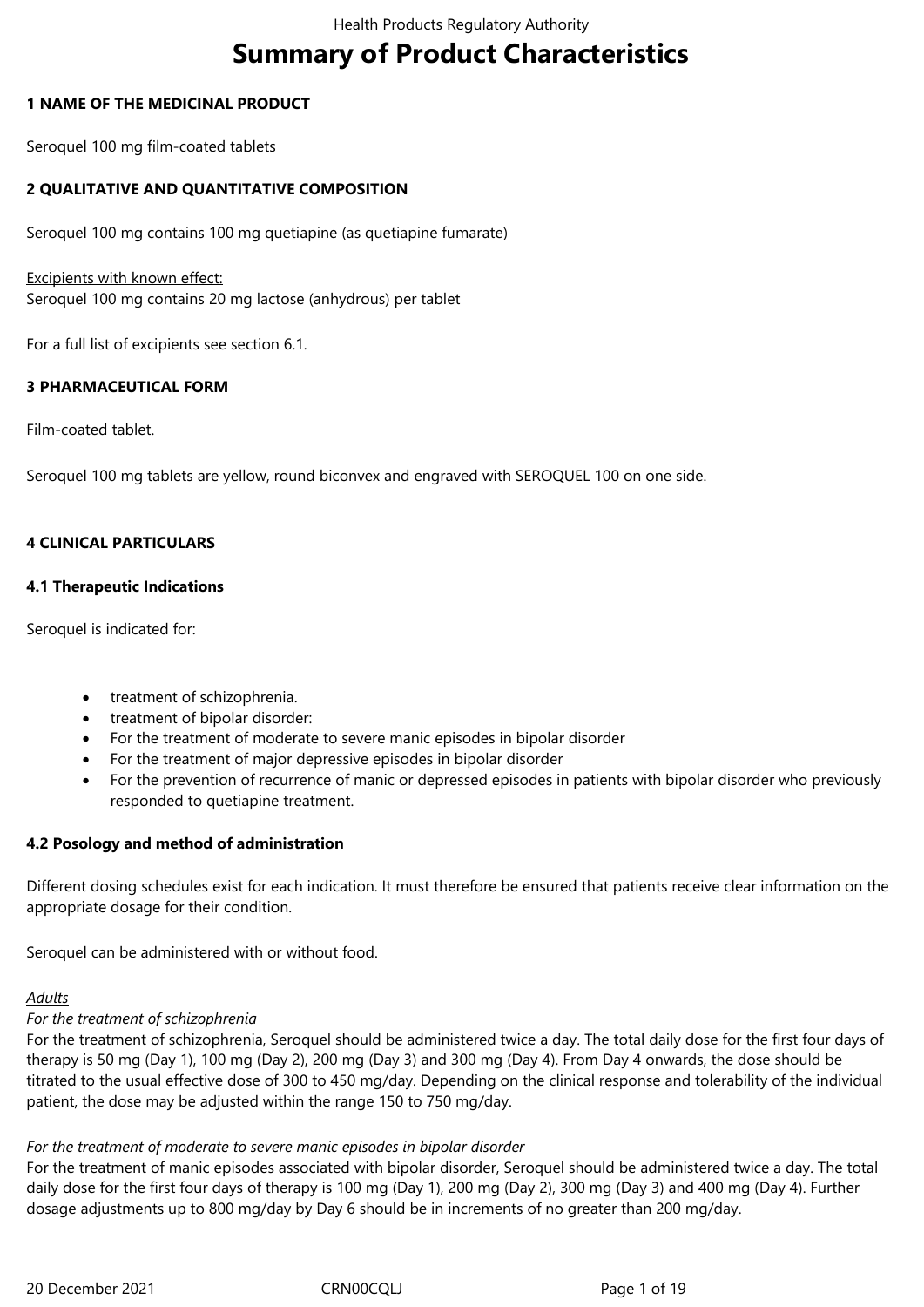The dose may be adjusted depending on clinical response and tolerability of the individual patient, within the range of 200 to 800 mg/day. The usual effective dose is in the range of 400 to 800 mg/day.

### *For the treatment of major depressive episodes in bipolar disorder*

Seroquel should be administered once daily at bedtime. The total daily dose for the first four days of therapy is 50 mg (Day 1), 100 mg (Day 2), 200 mg (Day 3) and 300 mg (Day 4). The recommended daily dose is 300 mg. In clinical trials, no additional benefit was seen in the 600 mg group compared to the 300 mg group (see section 5.1). Individual patients may benefit from a 600 mg dose. Doses greater than 300 mg should be initiated by physicians experienced in treating bipolar disorder. In individual patients, in the event of tolerance concerns, clinical trials have indicated that dose reduction to a minimum of 200 mg could be considered.

### *For preventing recurrence in bipolar disorder*

For preventing recurrence of manic, mixed or depressive episodes in bipolar disorder, patients who have responded to quetiapine for acute treatment of bipolar disorder should continue therapy at the same dose. The dose may be adjusted depending on clinical response and tolerability of the individual patient, within the range of 300 to 800 mg/day administered twice daily. It is important that the lowest effective dose is used for maintenance therapy.

### Elderly

As with other antipsychotics, Seroquel should be used with caution in the elderly, especially during the initial dosing period. The rate of dose titration may need to be slower, and the daily therapeutic dose lower, than that used in younger patients, depending on the clinical response and tolerability of the individual patient. The mean plasma clearance of quetiapine was reduced by 30 - 50% in elderly subjects when compared to younger patients.

Efficacy and safety has not been evaluated in patients over 65 years with depressive episodes in the framework of bipolar disorder.

### *Paediatric population*

Seroquel is not recommended for use in children and adolescents below 18 years of age, due to a lack of data to support use in this age group. The available evidence from placebo-controlled clinical trials is presented in sections 4.4, 4.8, 5.1 and 5.2.

### *Renal impairment*

Dosage adjustment is not necessary in patients with renal impairment.

### *Hepatic impairment*

Quetiapine is extensively metabolised by the liver. Therefore, Seroquel should be used with caution in patients with known hepatic impairment, especially during the initial dosing period. Patients with known hepatic impairment should be started with 25 mg/day. The dosage should be increased daily with increments of 25 - 50 mg/day until an effective dosage, depending on the clinical response and tolerability of the individual patient.

# **4.3 Contraindications**

Hypersensitivity to the active substance or to any of the excipients of this product.

Concomitant administration of cytochrome P450 3A4 inhibitors, such as HIV-protease inhibitors, azole-antifungal agents, erythromycin, clarithromycin and nefazodone, is contraindicated. (see section 4.5)

# **4.4 Special warnings and precautions for use**

As Seroquel has several indications, the safety profile should be considered with respect to the individual patient's diagnosis and the dose being administered.

### Paediatric population

20 December 2021 CRN00CQLJ Page 2 of 19 Quetiapine is not recommended for use in children and adolescents below 18 years of age, due to a lackof data to support use in this age group. Clinical trials with quetiapine have shown that in addition to the known safety profile identified in adults (see section 4.8), certain adverse events occurred at a higher frequency in children and adolescents compared to adults (increased appetite, elevations in serum prolactin, vomiting, rhinitis and syncope), or may have different implications for children and adolescents (extrapyramidal symptoms and irritability), and one was identified that has not been previously seen in adult studies (increases in blood pressure). Changes in thyroid function tests have also been observed in children and adolescents.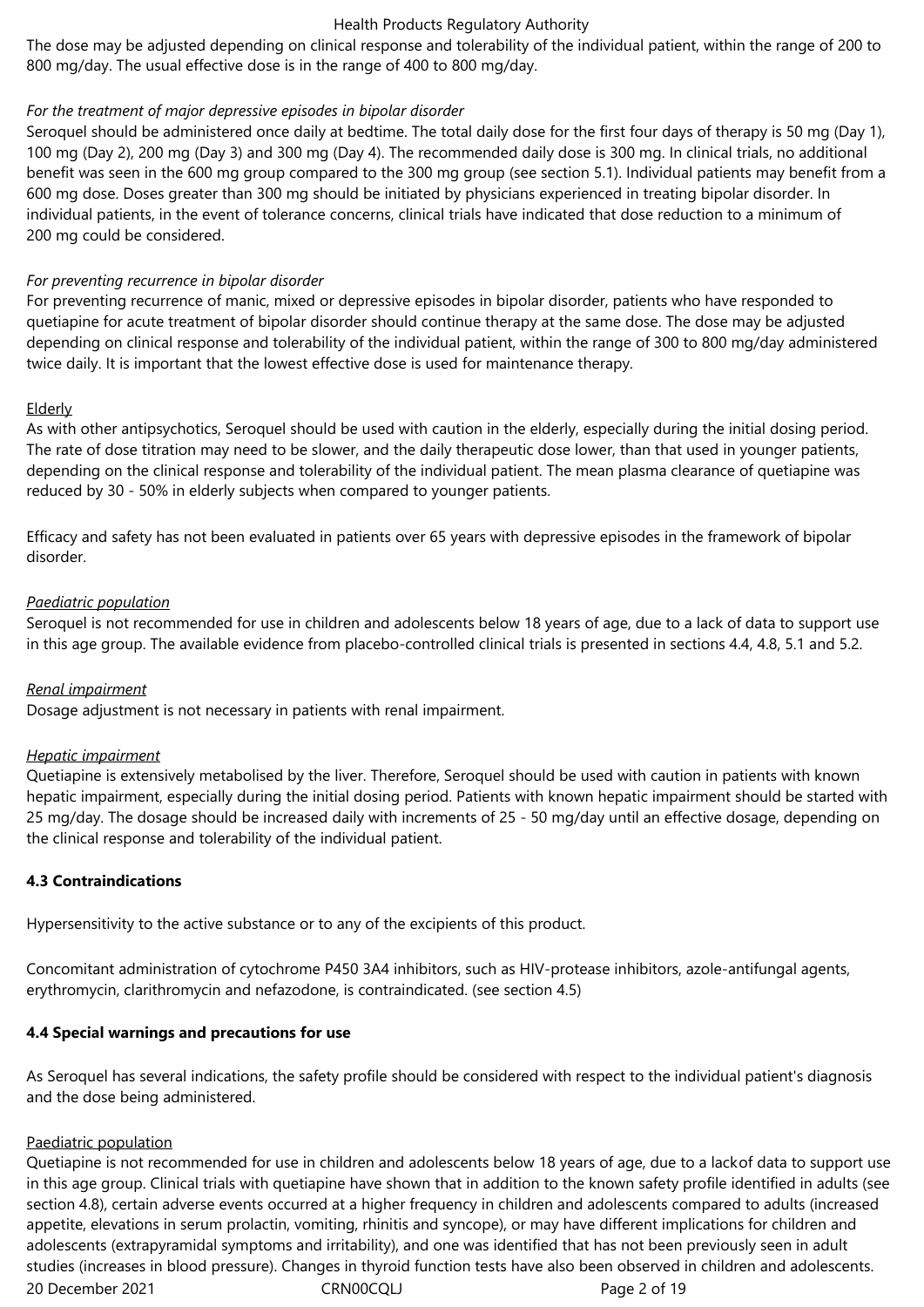Furthermore, the long-term safety implications of treatment with quetiapine on growth and maturation have not been studied beyond 26 weeks. Long-term implications for cognitive and behavioural development are not known.

In placebo-controlled clinical trials with children and adolescent patients, quetiapine was associated with an increased incidence of extrapyramidal symptoms (EPS) compared to placebo in patients treated for schizophrenia, bipolar mania and bipolar depression (see section 4.8).

### Suicide/suicidal thoughts or clinical worsening

Depression in bipolar disorderis associated with an increased risk of suicidal thoughts, self-harm and suicide (suicide-related events). This risk persists until significant remission occurs. As improvement may not occur during the first few weeks or more of treatment, patients should be closely monitored until such improvement occurs. It is general clinical experience that the risk of suicide may increase in the early stages of recovery.

In addition, physicians should consider the potential risk of suicide-related events after abrupt cessation of quetiapine treatment, due to the known risk factors for the disease being treated.

Other psychiatric conditions for which quetiapine is prescribed can also be associated with an increased risk of suicide-related events. In addition, these conditions may be co-morbid with major depressive episodes. The same precautions observed when treating patients with major depressive episodes should therefore be observed when treating patients with other psychiatric disorders.

Patients with a history of suicide-related events, or those exhibiting a significant degree of suicidal ideation prior to commencement of treatment are known to be at greater risk of suicidal thoughts or suicide attempts, and should receive careful monitoring during treatment. A meta-analysis of placebo-controlled clinical trials of antidepressant drugs in adult patients with psychiatric disorders showed an increased risk of suicidal behaviour with antidepressants compared to placebo in patients less than 25 years old.

Close supervision of patients and in particular those at high risk should accompany drug therapy especially in early treatment and following dose changes. Patients (and caregivers of patients) should be alerted about the need to monitor for any clinical worsening, suicidal behaviour or thoughts and unusual changes in behaviour and to seek medical advice immediately if these symptoms present.

In shorter-term placebo-controlled clinical studies of patients with major depressive episodes in bipolar disorder an increased risk of suicide-related events was observed in young adult patients (younger than 25 years of age) who were treated with quetiapine as compared to those treated with placebo (3.0% vs. 0%, respectively). A population-based retrospective study of quetiapine for the treatment of patients with major depressive disorder showed an increased risk of self-harm and suicide in patients aged 25 to 64 years without a history of self-harm during use of quetiapine with other antidepressants.

# Metabolic risk

Given the observed risk for worsening of their metabolic profile, including changes in weight, blood glucose (see hyperglycaemia) and lipids, which was seen in clinical studies, patients' metabolic parameters should be assessed at the time of treatment initiation and changes in these parameters should be regularly controlled for during the course of treatment. Worsening in these parameters should be managed as clinically appropriate (see also section 4.8).

### **Extrapyramidal symptoms**

In placebo-controlled clinical trials of adult patients quetiapine was associated with an increased incidence of extrapyramidal symptoms (EPS) compared to placebo in patients treated for major depressive episodes in bipolar disorder (see sections 4.8 and 5.1).

The use of quetiapine has been associated with the development of akathisia, characterised by a subjectively unpleasant or distressing restlessness and need to move often accompanied by an inability to sit or stand still. This is most likely to occur within the first few weeks of treatment. In patients who develop these symptoms, increasing the dose may be detrimental.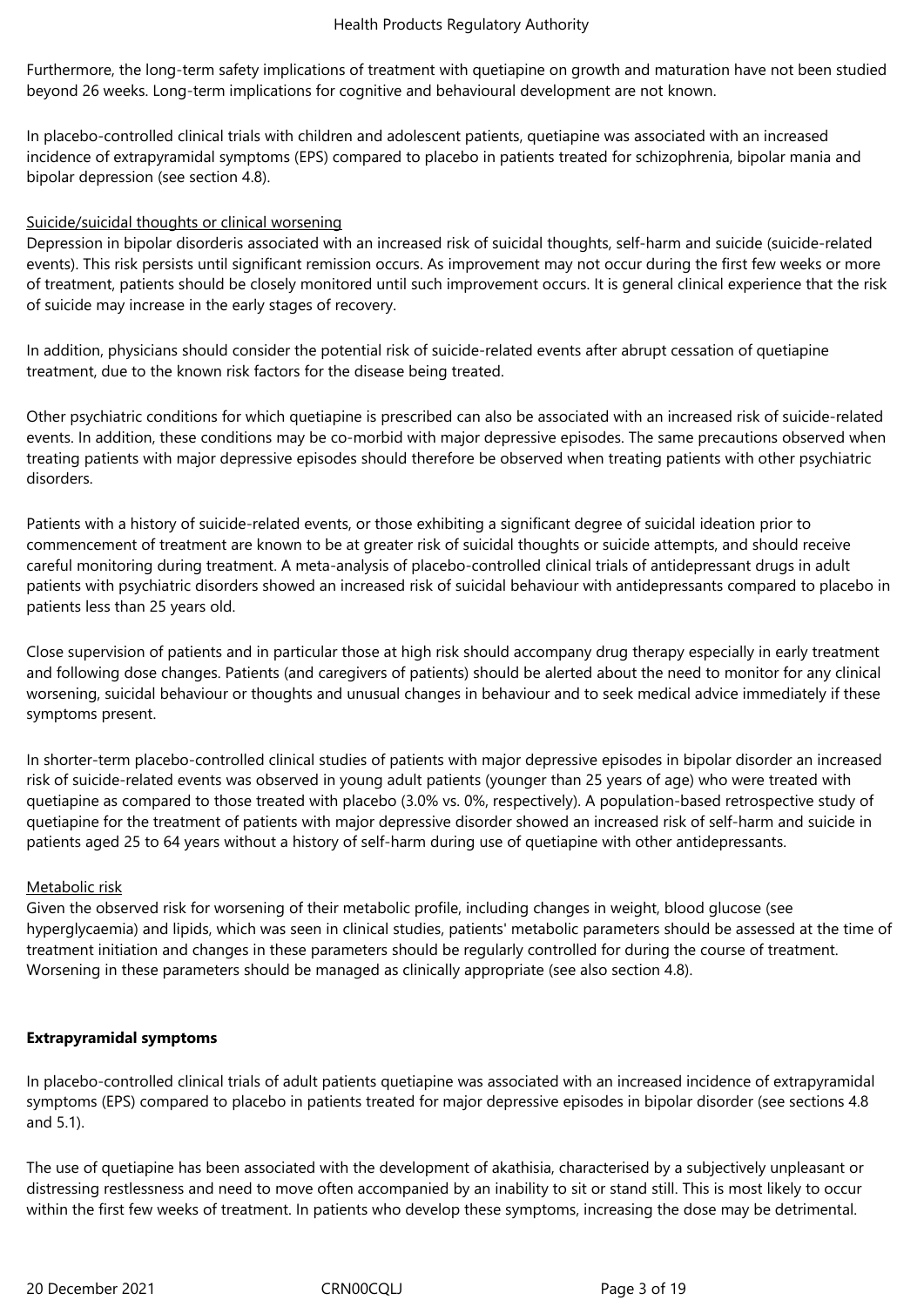### **Tardive dyskinesia**

If signs and symptoms of tardive dyskinesia appear, dose reduction or discontinuation of quetiapine should be considered. The symptoms of tardive dyskinesia can worsen or even arise after discontinuation of treatment (see section 4.8).

#### Somnolence and dizziness

Quetiapine treatment has been associated with somnolence and related symptoms, such as sedation (see section 4.8). In clinical trials for treatment of patients with bipolar depression, onset was usually within the first 3 days of treatment and was predominantly of mild to moderate intensity. Patients experiencing somnolence of severe intensity may require more frequent contact for a minimum of 2 weeks from onset of somnolence, or until symptoms improve and treatment discontinuation may need to be considered.

### Orthostatic hypotension

Quetiapine treatment has been associated with orthostatic hypotension and related dizziness (see section 4.8) which, like somnolence has onset usually during the initial dose-titration period. This could increase the occurrence of accidental injury (fall), especially in the elderly population. Therefore, patients should be advised to exercise caution until they are familiar with the potential effects of the medication.

Quetiapine should be used with caution in patients with known cardiovascular disease, cerebrovascular disease, or other conditions predisposing to hypotension. Dose reduction or more gradual titration should be considered if orthostatic hypotension occurs, especially in patients with underlying cardiovascular disease.

### Sleep apnoea syndrome

Sleep apnoea syndrome has been reported in patients using quetiapine. In patients receiving concomitant central nervous system depressants and who have a history of or are at risk for sleep apnoea, such as those who are overweight/obese or are male, quetiapine should be used with caution.

#### **Seizures**

In controlled clinical trials there was no difference in the incidence of seizures in patients treated with quetiapine or placebo. No data is available about the incidence of seizures in patients with a history of seizure disorder. As with other antipsychotics, caution is recommended when treating patients with a history of seizures (see Section 4.8).

### **Neuroleptic malignant syndrome**

Neuroleptic malignant syndrome has been associated with antipsychotic treatment, including quetiapine (see section 4.8). Clinical manifestations include hyperthermia, altered mental status, muscular rigidity, autonomic instability, and increased creatine phosphokinase. In such an event, quetiapine should be discontinued and appropriate medical treatment given.

### **Severe neutropenia and agranulocytosis**

Severe neutropenia (neutrophil count <0.5 x 10 $^9$ /L) has been reported in quetiapine clinical trials. Most cases of severe neutropenia have occurred within a couple of months of starting therapy with quetiapine. There was no apparent dose relationship. During post-marketing experience some cases were fatal. Possible risk factors for neutropenia include pre-existing low white blood cell count (WBC) and history of drug induced neutropenia. However, some cases occurred in patients without pre-existing risk factors.Quetiapine should be discontinued in patients with a neutrophil count <1.0 x 10<sup>9</sup>/L. Patients should be observed for signs and symptoms of infection and neutrophil counts followed (until they exceed 1.5 x 10<sup>9</sup>/L) (see section 5.1).

Neutropenia should be considered in patients presenting with infection or fever, particularly in the absence of obvious predisposing factor(s) and should be managed as clinically appropriate.

Patients should be advised to immediately report the appearance of signs/symptoms consistent with agranulocytosis or infection (e.g., fever, weakness, lethargy, or sore throat) at any time during Seroquel therapy. Such patients should have a WBC count and an absolute neutrophil count (ANC) performed promptly, especially in the absence of predisposing factors.

20 December 2021 CRN00CQLJ Page 4 of 19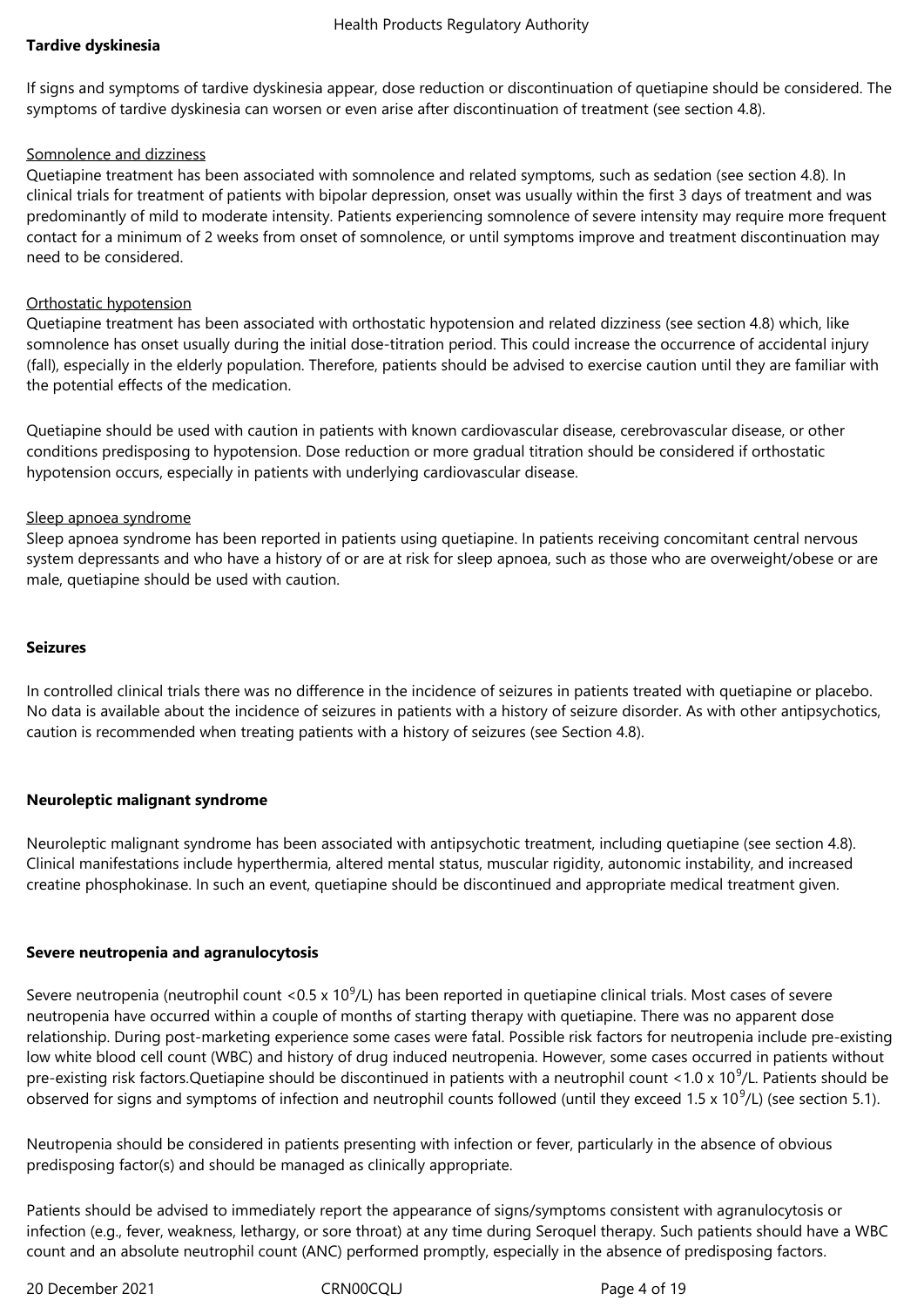### Anti-cholinergic (muscarinic) effects

Norquetiapine, an active metabolite of quetiapine, has moderate to strong affinity for several muscarinic receptor subtypes. This contributes to ADRs reflecting anti-cholinergic effects when quetiapine is used at recommended doses, when used concomitantly with other medications having anti-cholinergic effects, and in the setting of overdose. Quetiapine should be used with caution in patients receiving medications having anti-cholinergic (muscarinic) effects. Quetiapine should be used with caution in patients with a current diagnosis or prior history of urinary retention, clinically significant prostatic hypertrophy, intestinal obstruction or related conditions, increased intraocular pressure or narrow angle glaucoma. (See sections 4.5, 4.8, 5.1 and 4.9)

#### **Interactions**

See section 4.5.

Concomitant use of quetiapine with a strong hepatic enzyme inducer such as carbamazepine or phenytoin substantially decreases quetiapine plasma concentrations, which could affect the efficacy of quetiapine therapy. In patients receiving a hepatic enzyme inducer, initiation of quetiapine treatment should only occur if the physician considers that the benefits of quetiapine outweigh the risks of removing the hepatic enzyme inducer. It is important that any change in the inducer is gradual, and if required, replaced with a non-inducer (e.g. sodium valproate).

#### **Weight**

Weight gain has been reported in patients who have been treated with quetiapine, and should be monitored and managed as clinically appropriate as in accordance with utilised antipsychotic guidelines (see sections 4.8 and 5.1).

#### **Hyperglycaemia**

Hyperglycaemia and/or development or exacerbation of diabetes occasionally associated with ketoacidosis or coma has been reported rarely, including some fatal cases (see section 4.8). In some cases, a prior increase in body weight has been reported which may be a predisposing factor. Appropriate clinical monitoring is advisable in accordance with utilised antipsychotic guidelines. Patients treated with any antipsychotic agent including quetiapine, should be observed for signs and symptoms of hyperglycaemia (such as polydipsia, polyuria, polyphagia and weakness), and patients with diabetes mellitus or with risk factors for diabetes mellitus should be monitored regularly for worsening of glucose control. Weight should be monitored regularly.

### **Lipids**

Increases in triglycerides, LDL and total cholesterol, and decreases in HDL cholesterol have been observed in clinical trials with quetiapine (see section 4.8). Lipid changes should be managed as clinically appropriate.

### **QT prolongation**

In clinical trials and use in accordance with the SPC, quetiapine was not associated with a persistent increase in absolute QT intervals. In post-marketing, QT prolongation was reported with quetiapine at the therapeutic doses (see section 4.8) and in overdose (see section 4.9). As with other antipsychotics, caution should be exercised when quetiapine is prescribed in patients with cardiovascular disease or family history of QT prolongation. Also caution should be exercised when quetiapine is prescribed either with medicines known to increase QT interval or with concomitant neuroleptics, especially in the elderly, in patients with congenital long QT syndrome, congestive heart failure, heart hypertrophy, hypokalaemia or hypomagnesaemia (see section 4.5).

#### Cardiomyopathy and myocarditis

Cardiomyopathy and myocarditis have been reported in clinical trials and during the post-marketing experience (see section 4.8). In patients with suspected cardiomyopathy or myocarditis discontinuation of quetiapine should be considered.

20 December 2021 CRN00CQLJ Page 5 of 19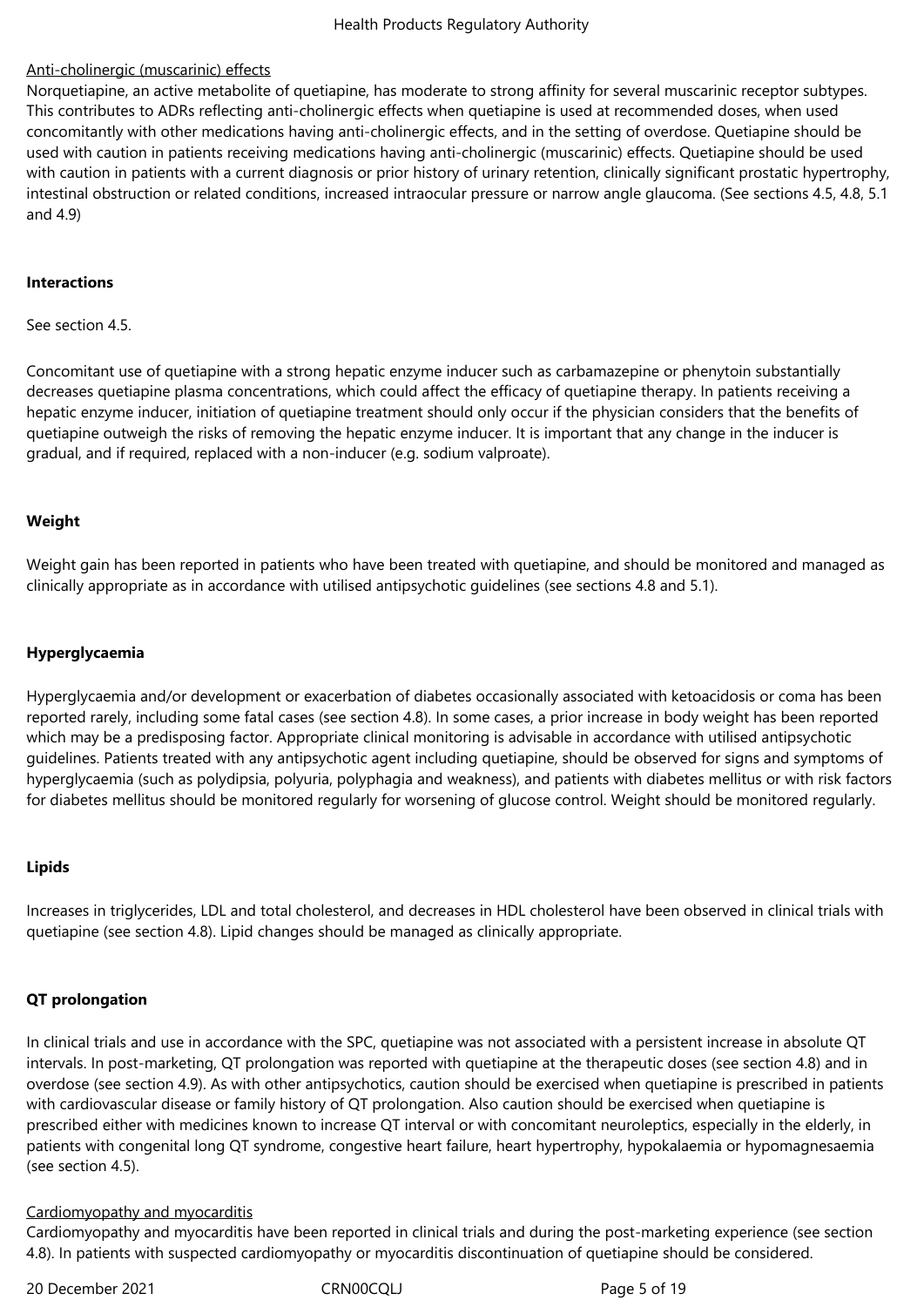### Severe Cutaneous Adverse Reactions

Severe cutaneous adverse reactions (SCARs), including Stevens-Johnson Syndrome (SJS), Toxic Epidermal Necrolysis (TEN), Acute Generalized Exanthematous Pustulosis (AGEP), Erythema Multiforme (EM) and Drug Reaction with Eosinophilia and Systemic Symptoms (DRESS) which can be life-threatening or fatal have been reported very rarely with quetiapine treatment. SCARs commonly present with one or more of the following symptoms: extensive cutaneous rash which may be pruritic or associated with pustules, exfoliative dermatitis, fever, lymphadenopathy and possible eosinophilia or neutrophilia. Most of these reactions occurred within 4 weeks after initiation of quetiapine therapy, some DRESS reactions occurred within 6 weeks after initiation of quetiapine therapy. If signs and symptoms suggestive of these severe skin reactions appear, quetiapine should be withdrawn immediately and alternative treatment should be considered.

#### **Withdrawal**

Acute withdrawal symptoms such as insomnia, nausea, headache, diarrhoea, vomiting, dizziness, and irritability have been described after abrupt cessation of quetiapine. Gradual withdrawal over a period of at least one to two weeks is advisable (See section 4.8).

### **Elderly patients with dementia-related psychosis**

Quetiapine is not approved for the treatment of dementia-related psychosis.

An approximately 3-fold increased risk of cerebrovascular adverse events has been seen in randomised placebo controlled trials in the dementia population with some atypical antipsychotics. The mechanism for this increased risk is not known. An increased risk cannot be excluded for other antipsychotics or other patient populations. Quetiapine should be used with caution in patients with risk factors for stroke.

In a meta-analysis of atypical antipsychotics, it has been reported that elderly patients with dementia-related psychosis are at an increased risk of death compared to placebo. In two 10-week placebo-controlled quetiapine studies in the same patient population (n=710); mean age: 83 years; range: 56-99 years) the incidence of mortality in quetiapine treated patients was 5.5% versus 3.2% in the placebo group. The patients in these trials died from a variety of causes that were consistent with expectations for this population.

### Elderly patients with Parkinson's disease (PD)/parkinsonism

A population-based retrospective study of quetiapine for the treatment of patients with MDD, showed an increased risk of death during use of quetiapine in patients aged >65 years. This association was not present when patients with PD were removed from the analysis. Caution should be exercised if quetiapine is prescribed to elderly patients with PD.

### **Dysphagia**

Dysphagia (see section 4.8) has been reported with quetiapine. Quetiapine should be used with caution in patients at risk for aspiration pneumonia.

### Constipation and intestinal obstruction

Constipation represents a risk factor for intestinal obstruction. Constipation and intestinal obstruction have been reported with quetiapine (see section 4.8). This includes fatal reports in patients who are at higher risk of intestinal obstruction, including those that are receiving multiple concomitant medications that decrease intestinal motility and/or may not report symptoms of constipation. Patients with intestinal obstruction/ileus should be managed with close monitoring and urgent care.

### Venous thromboembolism (VTE)

Cases of venous thromboembolism (VTE) have been reported with antipsychotic drugs. Since patients treated with antipsychotics often present with acquired risk factors for VTE, all possible risk factors for VTE should be identified before and during treatment with quetiapine and preventive measures undertaken.

### **Pancreatitis**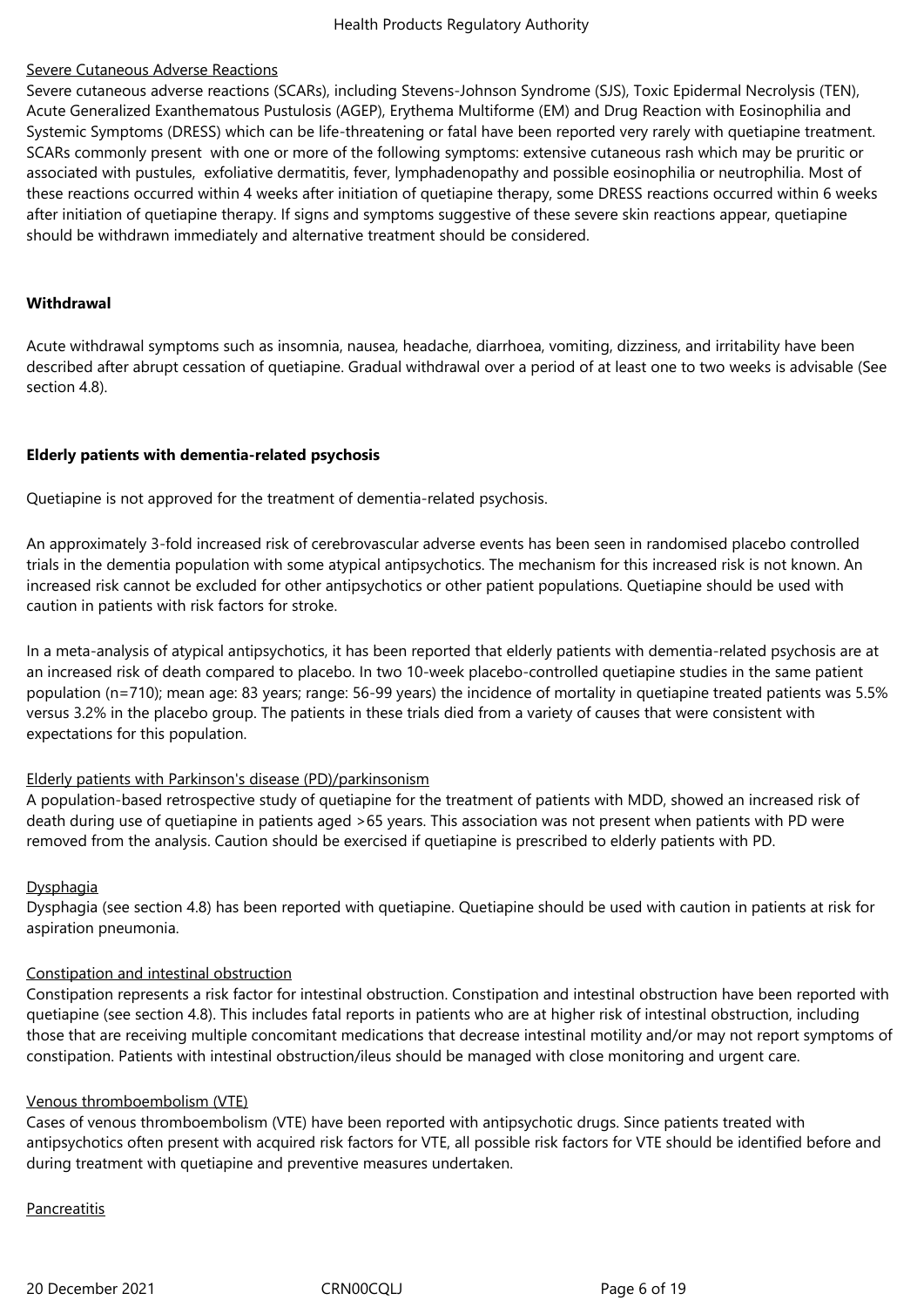Pancreatitis has been reported in clinical trials and during post marketing experience. Among post marketing reports, while not all cases were confounded by risk factors, many patients had factors which are known to be associated with pancreatitis such as increased triglycerides (see section 4.4), gallstones, and alcohol consumption.

### **Additional information**

Quetiapine data in combination with divalproex or lithium in acute moderate to severe manic episodes is limited; however, combination therapy was well tolerated (see section 4.8 and 5.1). The data showed an additive effect at week 3.

### **Lactose**

Seroquel tablets contain lactose. Patients with rare hereditary problems of galactose intolerance, total lactase deficiency, or glucose-galactose malabsorption should not take this medicine.

### Sodium

This medicinal product contains less than 1 mmol sodium (23 mg) per tablet, that is to say essentially 'sodium-free'.

### Misuse and abuse

Cases of misuse and abuse have been reported. Caution may be needed when prescribing quetiapine to patients with a history of alcohol or drug abuse.

### **4.5 Interaction with other medicinal products and other forms of interactions**

Given the primary central nervous system effects of quetiapine, quetiapine should be used with caution in combination with other centrally acting medicinal products and alcohol.

Caution should be exercised treating patients receiving other medications having anti-cholinergic (muscarinic) effects (see section 4.4).

Cytochrome P450 (CYP) 3A4 is the enzyme that is primarily responsible for the cytochrome P450 mediated metabolism of quetiapine. In an interaction study in healthy volunteers, concomitant administration of quetiapine (dosage of 25 mg) with ketoconazole, a CYP3A4 inhibitor, caused a 5- to 8-fold increase in the AUC of quetiapine. On the basis of this, concomitant use of quetiapine with CYP3A4 inhibitors is contraindicated. It is also not recommended to consume grapefruit juice while on quetiapine therapy.

In a multiple dose trial in patients to assess the pharmacokinetics of quetiapine given before and during treatment with carbamazepine (a known hepatic enzyme inducer), co-administration of carbamazepine significantly increased the clearance of quetiapine. This increase in clearance reduced systemic quetiapine exposure (as measured by AUC) to an average of 13% of the exposure during administration of quetiapine alone; although a greater effect was seen in some patients. As a consequence of this interaction, lower plasma concentrations can occur, which could affect the efficacy of quetiapine therapy. Co‑administration of quetiapine and phenytoin (another microsomal enzyme inducer) caused a greatly increased clearance of quetiapine by approx. 450%. In patients receiving a hepatic enzyme inducer, initiation of quetiapine treatment should only occur if the physician considers that the benefits of quetiapine outweigh the risks of removing the hepatic enzyme inducer. It is important that any change in the inducer is gradual, and if required, replaced with a non-inducer (e.g. sodium valproate) (see section 4.4).

The pharmacokinetics of quetiapine were not significantly altered by co-administration of the antidepressants imipramine (a known CYP 2D6 inhibitor) or fluoxetine (a known CYP 3A4 and CYP 2D6 inhibitor).

The pharmacokinetics of quetiapine were not significantly altered by co-administration of the antipsychotics risperidone or haloperidol. Concomitant use of quetiapine and thioridazine caused an increased clearance of quetiapine with approx. 70%.

The pharmacokinetics of quetiapine were not altered following co-administration with cimetidine.

The pharmacokinetics of lithium were not altered when co-administered with quetiapine.

20 December 2021 CRN00CQLJ Page 7 of 19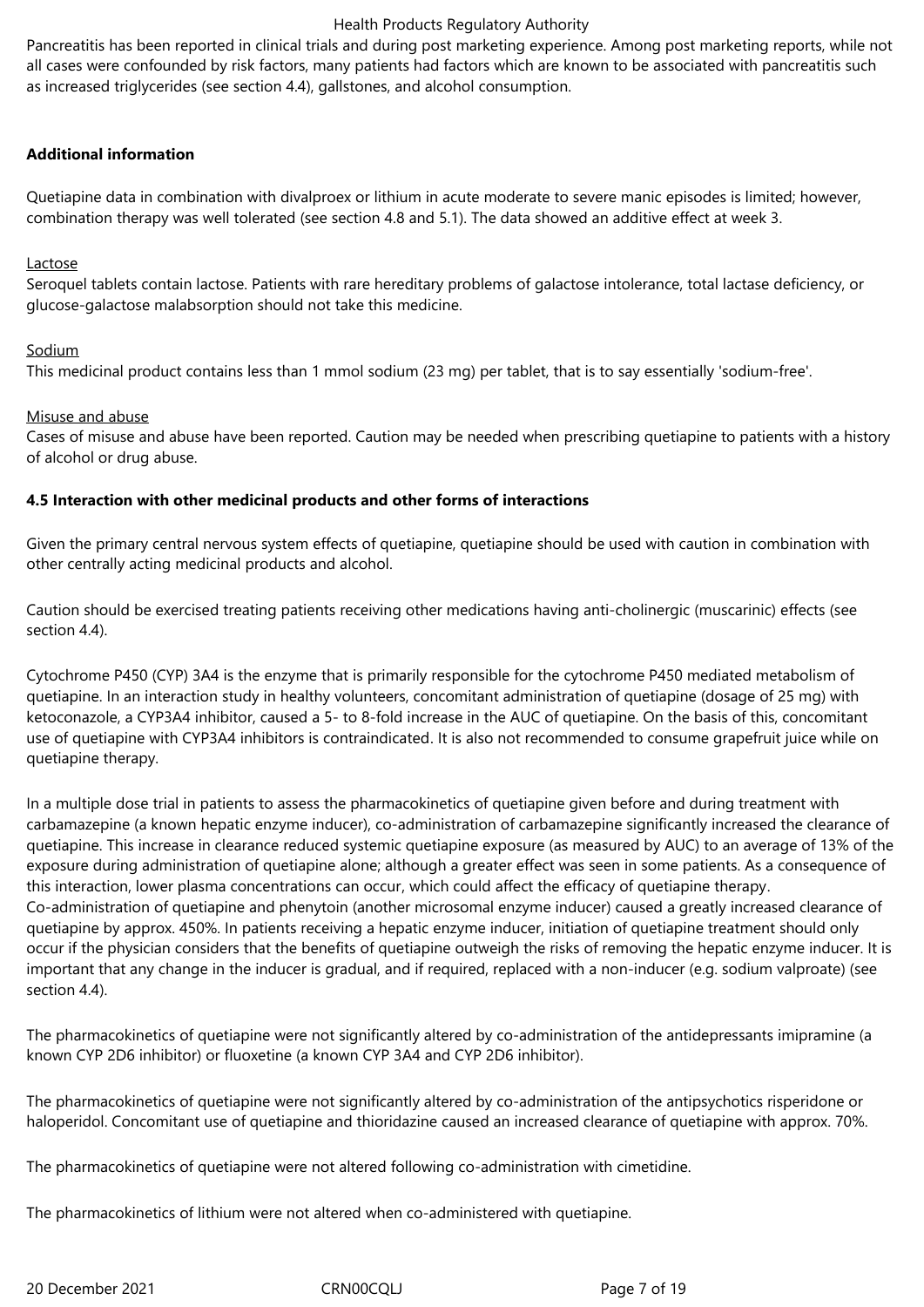In a 6-week, randomised, study of lithium and Seroquel XR versus placebo and Seroquel XR in adult patients with acute mania, a higher incidence of extrapyramidal related events (in particular tremor), somnolence, and weight gain were observed in the lithium add-on group compared to the placebo add-on group (see section 5.1).

The pharmacokinetics of sodium valproate and quetiapine were not altered to a clinically relevant extent when co-administered. A retrospective study of children and adolescents who received valproate, quetiapine, or both, found a higher incidence of leucopenia and neutropenia in the combination group versus the monotherapy groups.

Formal interaction studies with commonly used cardiovascular medicinal products have not been performed.

Caution should be exercised when quetiapine is used concomitantly with medicinal products known to cause electrolyte imbalance or to increase QT interval.

There have been reports of false positive results in enzyme immunoassays for methadone and tricyclic antidepressants in patients who have taken quetiapine. Confirmation of questionable immunoassay screening results by an appropriate chromatographic technique is recommended.

# **4.6 Fertility, pregnancy and lactation**

# **Pregnancy**

# *First trimester*

The moderate amount of published data from exposed pregnancies (i.e. between 300-1000 pregnancy outcomes), including individual reports and some observational studies do not suggest an increased risk of malformations due to treatment. However, based on all available data, a definite conclusion cannot be drawn. Animal studies have shown reproductive toxicity (see section 5.3). Therefore, quetiapine should only be used during pregnancy if the benefits justify the potential risks.

# *Third trimester*

Neonates exposed to antipsychotics (including quetiapine) during the third trimester of pregnancy are at risk of adverse reactions including extrapyramidal and/or withdrawal symptoms that may vary in severity and duration following delivery. There have been reports of agitation, hypertonia, hypotonia, tremor, somnolence, respiratory distress, or feeding disorder. Consequently, newborns should be monitored carefully.

# Breast-feeding

Based on very limited data from published reports on quetiapine excretion into human breast milk, excretion of quetiapine at therapeutic doses appears to be inconsistent. Due to lack of robust data, a decision must be made whether to discontinue breast-feeding or to discontinue Seroquel therapy taking into account the benefit of breast-feeding for the child and the benefit of therapy for the woman.

# Fertility

The effects of quetiapine on human fertility have not been assessed. Effects related to elevated prolactin levels were seen in rats, although these are not directly relevant to humans (see section 5.3).

# **4.7 Effects on ability to drive and use machines**

Given its primary central nervous system effects, quetiapine may interfere with activities requiring mental alertness. Therefore, patients should be advised not to drive or operate machinery, until individual susceptibility to this is known.

# **4.8 Undesirable effects**

The frequencies of adverse events are ranked according to the following: Very common ( $\geq$ 1/10), common ( $\geq$ 1/100, <1/10), uncommon (≥1/1000, <1/100, rare (≥1/10,000, <1/1000), very rare (<1/10,000), and not known (cannot be estimated from the available data).

| <b>SOC</b>                                    | <b>Very</b><br><b>Common</b>        | Common                                                            | <b>Uncommon</b>                                                                                | Rare                    | <b>Very Rare</b> | Not known |
|-----------------------------------------------|-------------------------------------|-------------------------------------------------------------------|------------------------------------------------------------------------------------------------|-------------------------|------------------|-----------|
| Blood and<br>lymphatic<br>system<br>disorders | Decreased<br>haemoglobi<br>$n^{22}$ | <sup>1, 28</sup><br>decreased<br>neutrophil count,<br>eosinophils | Neutropenia <sup>11</sup><br>Thrombocytopenia,<br>Anaemia, platelet count<br>decreased $^{13}$ | Agranulocytosi<br>$-26$ |                  |           |
|                                               |                                     |                                                                   |                                                                                                |                         |                  |           |

20 December 2021 CRN00CQLJ Page 8 of 19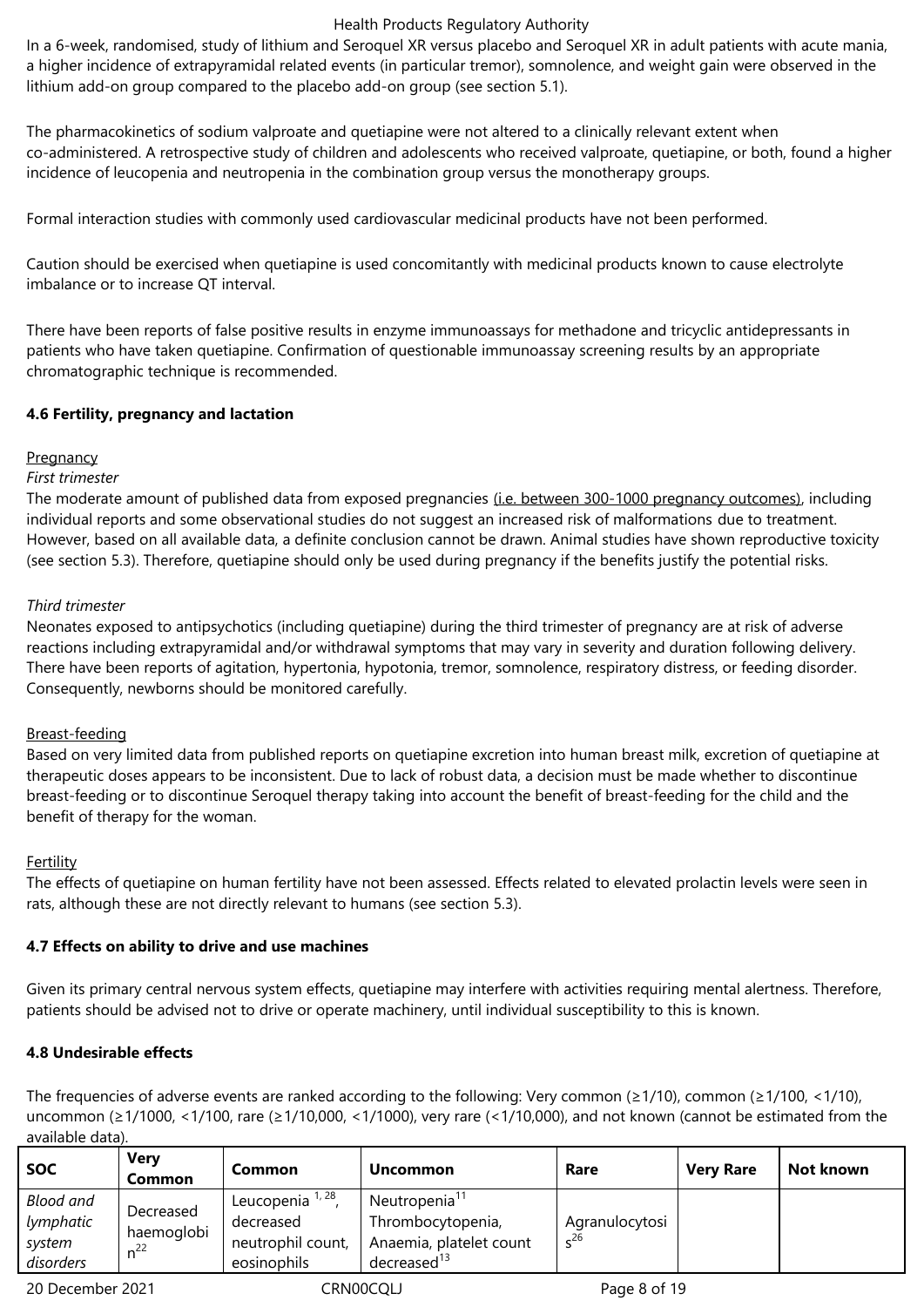Health Products Regulatory Authority

|                                                         |                                                                                                                                                                                                                                                        | increased $\overline{d^{27}}$                                                                                                                                         |                                                                                                                                        |                                                                                                              |                                                           |                                 |
|---------------------------------------------------------|--------------------------------------------------------------------------------------------------------------------------------------------------------------------------------------------------------------------------------------------------------|-----------------------------------------------------------------------------------------------------------------------------------------------------------------------|----------------------------------------------------------------------------------------------------------------------------------------|--------------------------------------------------------------------------------------------------------------|-----------------------------------------------------------|---------------------------------|
| <i>Immune</i><br>system<br>disorders                    |                                                                                                                                                                                                                                                        |                                                                                                                                                                       | Hypersensitivity<br>(including allergic skin<br>reactions)                                                                             |                                                                                                              | Anaphylactic<br>reaction <sup>5</sup>                     |                                 |
| Endocrine<br>disorders                                  |                                                                                                                                                                                                                                                        | Hyperprolactinae<br>$mia15$ , decreases<br>in total $T_4^2$ ,<br>decreases in free<br>$T_4$ <sup>24</sup> , decreases in<br>total $T_3^2$ ,<br>increases in TSH<br>24 | Decreases in free $T_3^{24}$ ,<br>Hypothyroidism <sup>21</sup>                                                                         |                                                                                                              | Inappropria<br>te<br>antidiuretic<br>hormone<br>secretion |                                 |
| Metabolism<br>and<br>nutritional<br>disorders           | Elevations in<br>serum<br>triglyceride<br>levels <sup>10,30</sup><br>Elevations in<br>total<br>cholesterol<br>(predomina<br>ntly LDL<br>cholesterol)<br>11,30<br>Decreases in<br><b>HDL</b><br>cholesterol<br>$17,30$ , Weight<br>gain <sup>8,30</sup> | Increased<br>appetite, blood<br>glucose<br>increased to<br>hyperglycaemic<br>levels <sup><math>6, 30</math></sup>                                                     | Hyponatraemia <sup>19</sup> ,<br>Diabetes Mellitus <sup>1,5</sup><br>Exacerbation of<br>pre-existing diabetes                          | Metabolic<br>syndrome <sup>29</sup>                                                                          |                                                           |                                 |
| Psychiatric<br>disorders                                |                                                                                                                                                                                                                                                        | Abnormal<br>dreams and<br>nightmares,<br>Suicidal ideation<br>and suicidal<br>behaviour <sup>20</sup>                                                                 |                                                                                                                                        | Somnambulism<br>and related<br>reactions such<br>as sleep<br>talking and<br>sleep related<br>eating disorder |                                                           |                                 |
| <b>Nervous</b><br>system<br>disorders                   | Dizziness <sup>4, 16</sup> ,<br>somnolence<br>2,16<br>headache,<br>Extrapyrami<br>dal<br>symptoms <sup>1,</sup><br>21                                                                                                                                  | Dysarthria                                                                                                                                                            | Seizure <sup>1</sup> , Restless legs<br>syndrome, Tardive<br>dyskinesia <sup>1, 5</sup> , Syncope <sup>4,16</sup><br>Confusional state |                                                                                                              |                                                           |                                 |
| Cardiac<br>disorders                                    |                                                                                                                                                                                                                                                        | Tachycardia <sup>4</sup> ,<br>Palpitations <sup>23</sup>                                                                                                              | QT prolongation <sup>1,12, 18</sup><br>Bradycardia <sup>32</sup>                                                                       |                                                                                                              |                                                           | Cardiomyopath<br>y, myocarditis |
| Eye<br><b>Disorders</b>                                 |                                                                                                                                                                                                                                                        | Vision blurred                                                                                                                                                        |                                                                                                                                        |                                                                                                              |                                                           |                                 |
| Vascular<br>disorders                                   |                                                                                                                                                                                                                                                        | Orthostatic<br>hypotension <sup>4,16</sup>                                                                                                                            |                                                                                                                                        | Venous<br>thromboembol<br>ism <sup>1</sup>                                                                   |                                                           | stroke <sup>33</sup>            |
| Respiratory,<br>thoracic and<br>mediastinal<br>disorder |                                                                                                                                                                                                                                                        | Dyspnoea <sup>23</sup>                                                                                                                                                | Rhinitis                                                                                                                               |                                                                                                              |                                                           |                                 |
| Gastrointest<br>inal<br>disorders                       | Dry mouth                                                                                                                                                                                                                                              | Constipation,<br>dyspepsia,<br>vomiting <sup>25</sup>                                                                                                                 | Dysphagia <sup>7</sup>                                                                                                                 | Pancreatitis <sup>1</sup> ,<br>Intestinal<br>obstruction/lle<br><b>us</b>                                    |                                                           |                                 |
| Hepato-bili                                             |                                                                                                                                                                                                                                                        | Elevations in                                                                                                                                                         | Elevations in serum                                                                                                                    | Jaundice <sup>5</sup>                                                                                        |                                                           |                                 |

20 December 2021 CRN00CQLJ CRNOOCQLJ Page 9 of 19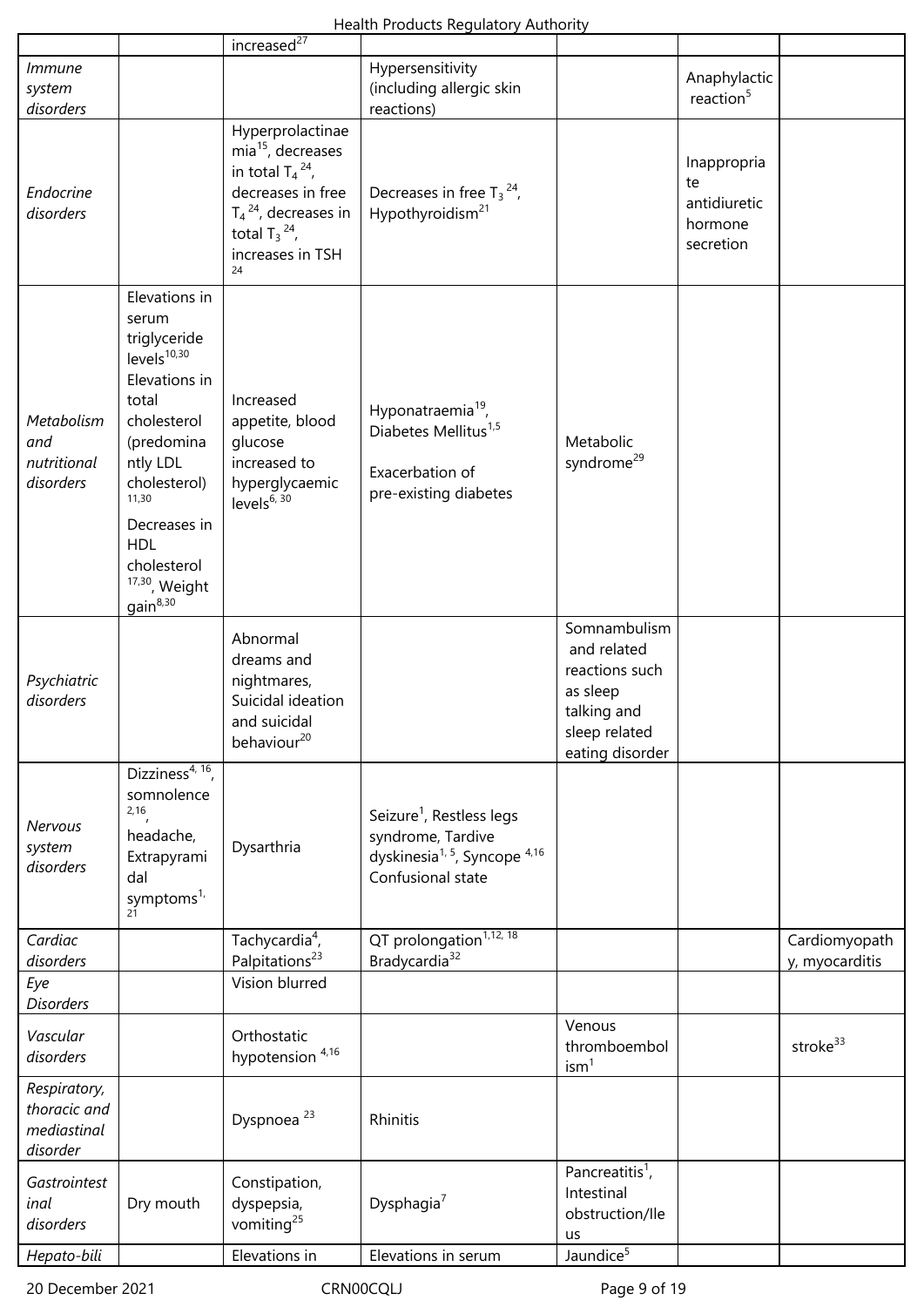| ary<br>disorders                                                     |                                                                | serum alanine<br>aminotransferase<br>$(ALT)^3$ , Elevations<br>in gamma-GT<br>levels <sup>3</sup> | $\ldots$<br>aspartate<br>aminotransferase (AST) <sup>3</sup> | Hepatitis                                                                |                                                                      |                                                                                                                                                                                                                                        |
|----------------------------------------------------------------------|----------------------------------------------------------------|---------------------------------------------------------------------------------------------------|--------------------------------------------------------------|--------------------------------------------------------------------------|----------------------------------------------------------------------|----------------------------------------------------------------------------------------------------------------------------------------------------------------------------------------------------------------------------------------|
| Skin and<br>subcutaneo<br>us tissue<br>disorders                     |                                                                |                                                                                                   |                                                              |                                                                          | Angioedem<br>$a^5$ ,<br>Stevens-Joh<br>nson<br>syndrome <sup>5</sup> | Toxic<br>EpidermalNecr<br>olysis,<br>Erythema<br>Multiforme,<br>Acute<br>Generalized<br>Exanthematous<br>Pustulosis(AGE<br>P), Drug<br>Reaction with<br>Eosinophiliaand<br>Systemic<br>Symptoms<br>(DRESS),<br>Cutaneous<br>vasculitis |
| Musculoskel<br>etal and<br>connective<br>tissue<br>disorders         |                                                                |                                                                                                   |                                                              |                                                                          | Rhabdomyo<br>lysis                                                   |                                                                                                                                                                                                                                        |
| Renal and<br>urinary<br>disorders                                    |                                                                |                                                                                                   | Urinary retention                                            |                                                                          |                                                                      |                                                                                                                                                                                                                                        |
| Pregnancy,<br>puerperium<br>and<br>perinatal<br>conditions           |                                                                |                                                                                                   |                                                              |                                                                          |                                                                      | Drug<br>withdrawal<br>syndrome<br>neonatal <sup>31</sup>                                                                                                                                                                               |
| Reproductive<br>system and<br>breast<br>disorders                    |                                                                |                                                                                                   | Sexual dysfunction                                           | Priapism,<br>galactorrhoea,<br>breast swelling,<br>menstrual<br>disorder |                                                                      |                                                                                                                                                                                                                                        |
| General<br>disorders<br>and<br>administrati<br>on site<br>conditions | Withdrawal<br>(discontinua<br>tion)<br>symptoms <sup>1,9</sup> | Mild asthenia,<br>peripheral<br>oedema,<br>irritability, pyrexia                                  |                                                              | Neuroleptic<br>malignant<br>syndrome $1$ ,<br>hypothermia                |                                                                      |                                                                                                                                                                                                                                        |
| Investigatio<br>ns                                                   |                                                                |                                                                                                   |                                                              | Elevations in<br>blood creatine<br>phosphokinase                         |                                                                      |                                                                                                                                                                                                                                        |

- 1. See section 4.4.
- 2. Somnolence may occur, usually during the first two weeks of treatment and generally resolves with the continued administration of quetiapine.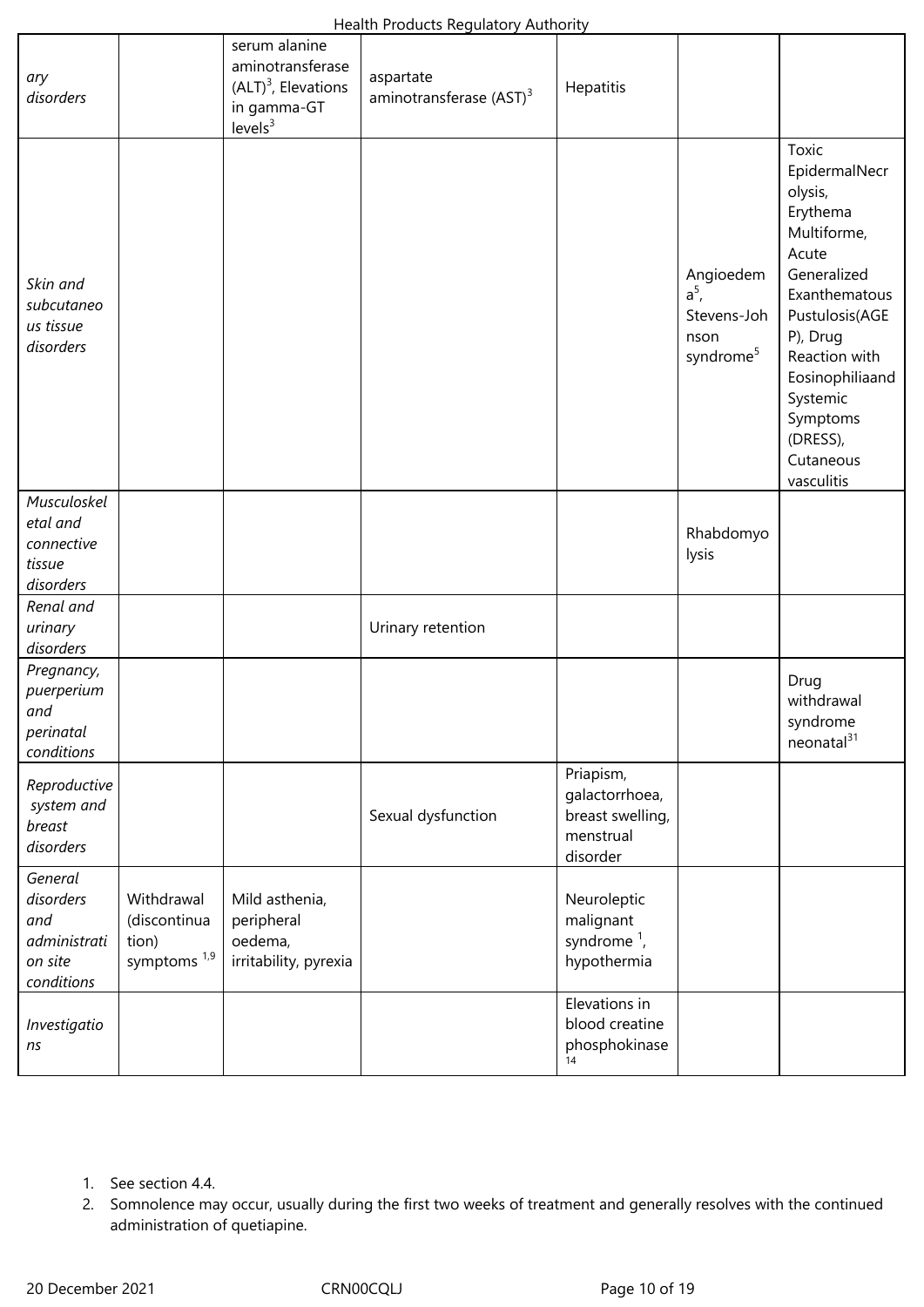- 3. Asymptomatic elevations (shift from normal to >3 x ULN at any time) in serum transaminase (ALT, AST) or gamma-GT-levels have been observed in some patients administered quetiapine. These elevations were usually reversible on continued quetiapine treatment.
- 4. As with other antipsychotics with alpha1 adrenergic blocking activity, quetiapine may commonly induce orthostatic hypotension, associated with dizziness, tachycardia and, in some patients, syncope, especially during the initial dose-titration period (see section 4.4).
- 5. Calculation of Frequency for these ADR's have been taken from postmarketing data only.
- 6. Fasting blood glucose  $3126$  mg/dL ( $37.0$  mmol/L) or a non-fasting blood glucose  $3200$  mg/dL ( $311.1$  mmol/L) on at least one occasion.
- 7. An increase in the rate of dysphagia with quetiapine vs. placebo was only observed in the clinical trials in bipolar depression.
- 8. Based on >7% increase in body weight from baseline. Occurs predominantly during the early weeks of treatment in adults.
- 9. The following withdrawal symptoms have been observed most frequently in acute placebo-controlled, monotherapy clinical trials, which evaluated discontinuation symptoms: insomnia, nausea, headache, diarrhoea, vomiting, dizziness, and irritability. The incidence of these reactions had decreased significantly after 1 week post-discontinuation.
- 10. Triglycerides ³200 mg/dL (³2.258 mmol/L) (patients ≥18 years of age) or ≥150 mg/dL (≥1.694 mmol/L) (patients <18 years of age) on at least one occasion.
- 11. Cholesterol <sup>3</sup>240 mg/dL (<sup>3</sup>6.2064 mmol/L) (patients ≥18 years of age) or ≥200 mg/dL (≥5.172 mmol/L) (patients <18 years of age) on at least one occasion. An increase in LDL cholesterol of ≥30 mg/dL (<sup>3</sup>0.769 mmol/L) has been very commonly observed. Mean change among patients who had this increase was 41.7 mg/dL  $(^31.07 \text{ mmol/L})$ .
- 12. See text below.
- 13. Platelets ≤100 x 10<sup>9</sup>/L on at least one occasion.
- 14. Based on clinical trial adverse event reports of blood creatine phosphokinase increase not associated with neuroleptic malignant syndrome.
- 15. Prolactin levels (patients >18 years of age): >20 µg/L (>869.56 pmol/L) males; >30 µg/L (>1304.34 pmol/L) females at any time.
- 16. May lead to falls.
- 17. HDL cholesterol: <40 mg/dL (1.025 mmol/L) males; <50 mg/dL (1.282 mmol/L) females at any time.
- 18. Incidence of patients who have a QTc shift from <450 msec to ≥450 msec with a ≥30 msec increase. In placebo-controlled trials with quetiapine the mean change and the incidence of patients who have a shift to a clinically significant level is similar between quetiapine and placebo.
- 19. Shift from >132 mmol/L to ≤132 mmol/L on at least one occasion.
- 20. Cases of suicidal ideation and suicidal behaviours have been reported during quetiapine therapy or early after treatment discontinuation (see sections 4.4 and 5.1).
- 21. See section 5.1.
- 22. Decreased haemoglobin to ≤13 g/dL (8.07 mmol/L) males, ≤12 g/dL (7.45 mmol/L) females on at least one occasion occurred in 11% of quetiapine patients in all trials including open label extensions. For these patients, the mean maximum decrease in haemoglobin at any time was –1.50 g/dL.
- 23. These reports often occurred in the setting of tachycardia, dizziness, orthostatic hypotension, and/or underlying cardiac/respiratory disease.
- 24. Based on shifts from normal baseline to potentially clinically important value at any time post-baseline in all trials. Shifts in total T<sub>4</sub>, free T<sub>4</sub>, total T<sub>3</sub> and free T<sub>3</sub> are defined as <0.8 x LLN (pmol/L) and shift in TSH is > 5 mIU/L at any time.
- 25. Based upon the increased rate of vomiting in elderly patients (≥65 years of age).
- 26. Based on shift in neutrophils from > = 1.5 x 10<sup>9</sup>/L at baseline to <0.5 x 10<sup>9</sup>/L at any time during treatment and based on patients with severe neutropenia (<0.5 x 10<sup>9</sup>/L) and infection during all quetiapine clinical trials (see section 4.4).
- 27. Based on shifts from normal baseline to potentially clinically important value at any time post-baseline in all trials. Shifts in eosinophils are defined as >1 x 10<sup>9</sup> cells/L at any time.
- 28. Based on shifts from normal baseline to potentially clinically important value at any time post-baseline in all trials. Shifts in WBCs are defined as  $\leq$ 3 x 10<sup>9</sup> cells/L at any time.
- 29. Based on adverse event reports of metabolic syndrome from all clinical trials with quetiapine.
- 30. In some patients, a worsening of more than one of the metabolic factors of weight, blood glucose and lipids was observed in clinical studies (see section 4.4).
- 31. See section 4.6.
- 32. May occur at or near initiation of treatment and be associated with hypotension and/or syncope. Frequency based on adverse event reports of bradycardia and related events in all clinical trials with quetiapine.
- 33. Based on one retrospective non-randomised epidemiological study.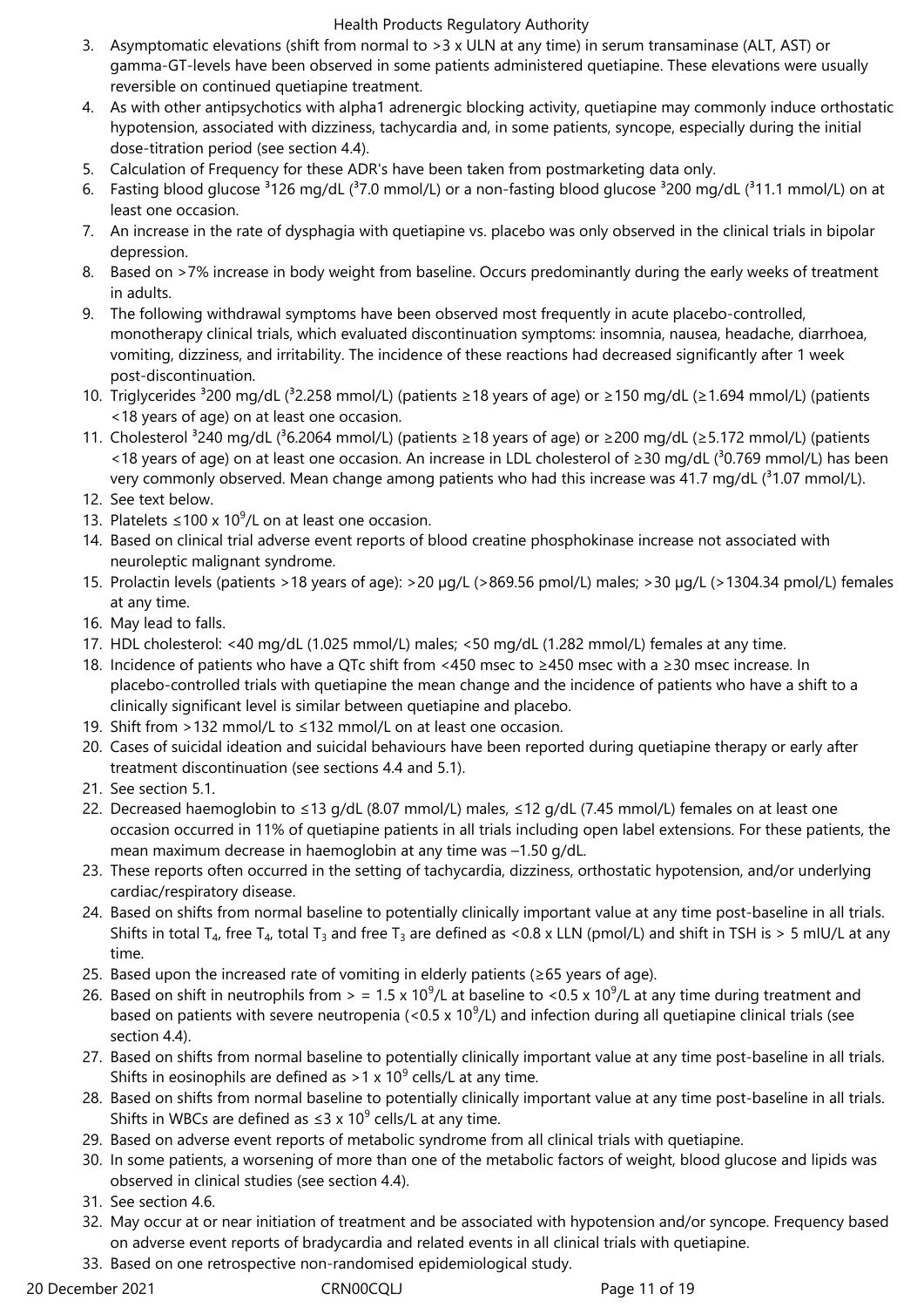Severe cutaneous adverse reactions (SCARs), including Stevens-Johnson syndrome (SJS), toxic epidermal necrolysis (TEN), drug reaction with eosinophilia and systemic symptoms (DRESS) have been reported in association with quetiapine treatment.

### Paediatric population

The same ADRs described above for adults should be considered for children and adolescents. The following table summarises ADRs that occur in a higher frequency category in children and adolescents patients (10-17 years of age) than in the adult population or ADRs that have not been identified in the adult population.

### **Table 2 ADRs in children and adolescents associated with quetiapine therapy that occur in a higher frequency than adults, or not identified in the adult population**

The frequencies of adverse events are ranked according to the following: Very common (>1/10), common (>1/100, <1/10), uncommon (>1/1000, <1/100), rare (>1/10,000, <1/1000) and very rare (<1/10,000).

| <b>SOC</b>                                           | <b>Very Common</b>                       | Common       |
|------------------------------------------------------|------------------------------------------|--------------|
| Endocrine disorders                                  | Elevations in prolactin <sup>1</sup>     |              |
| Metabolism and nutritional disorders                 | Increased appetite                       |              |
| Nervous system disorders                             | Extrapyramidal symptoms <sup>3, 4</sup>  | Syncope      |
| Vascular disorders                                   | Increases in blood pressure <sup>2</sup> |              |
| Respiratory, thoracic and mediastinal disorders      |                                          | Rhinitis     |
| Gastrointestinal disorders                           | Vomiting                                 |              |
| General disorders and administration site conditions |                                          | Irritability |

1. Prolactin levels (patients < 18 years of age): >20 µg/L (>869.56 pmol/L) males; >26 µg/L (>1130.428 pmol/L) females at any time. Less than 1% of patients had an increase to a prolactin level >100 µg/L.

2. Based on shifts above clinically significant thresholds (adapted from the National Institutes of Health criteria) or increases > 20 mmHg for systolic or >10 mmHg for diastolic blood pressure at any time in two acute (3-6 weeks) placebo-controlled trials in children and adolescents.

3. Note: The frequency is consistent to that observed in adults, but might be associated with different clinical implications in children and adolescents as compared to adults.

4. See section 5.1.

# Reporting of suspected adverse reactions

Reporting suspected adverse reactions after authorisation of the medicinal product is important. It allows continued monitoring of the benefit/risk balance of the medicinal product. Healthcare professionals are asked to report any suspected adverse reactions via:

HPRA Pharmacovigilance

Website: www.hpra.ie

# **4.9 Overdose**

### **Sympto[ms](http://www.hpra.ie/)**

In general, reported signs and symptoms were those resulting from an exaggeration of the active substance's known pharmacological effects, i.e. drowsiness and sedation, tachycardia, hypotension and anti-cholinergic effects.

Overdose could lead to QT-prolongation, seizures, status epilepticus, rhabdomyolysis, respiratory depression, urinary retention, confusion, delirium, and/or agitation, coma and death. Patients with pre-existing severe cardiovascular disease may be at an increased risk of the effects of overdose (see section 4.4, Orthostatic hypotension).

### Management of overdose

There is no specific antidote to quetiapine. In cases of severe signs, the possibility of multiple drug involvement should be considered, and intensive care procedures are recommended, including establishing and maintaining a patent airway, ensuring adequate oxygenation and ventilation, and monitoring and support of the cardiovascular system.

Based on public literature, patients with delirium and agitation and a clear anti-cholinergic syndrome may be treated with physostigmine, 1–2 mg (under continuous ECG monitoring). This is not recommended as standard treatment, because of potential negative effect of physostigmine on cardiac conductance. Physostigmine may be used if there are no ECG aberrations. Do not use physostigmine in case of dysrhythmias, any degree of heart block or QRS-widening.

20 December 2021 CRN00CQLJ Page 12 of 19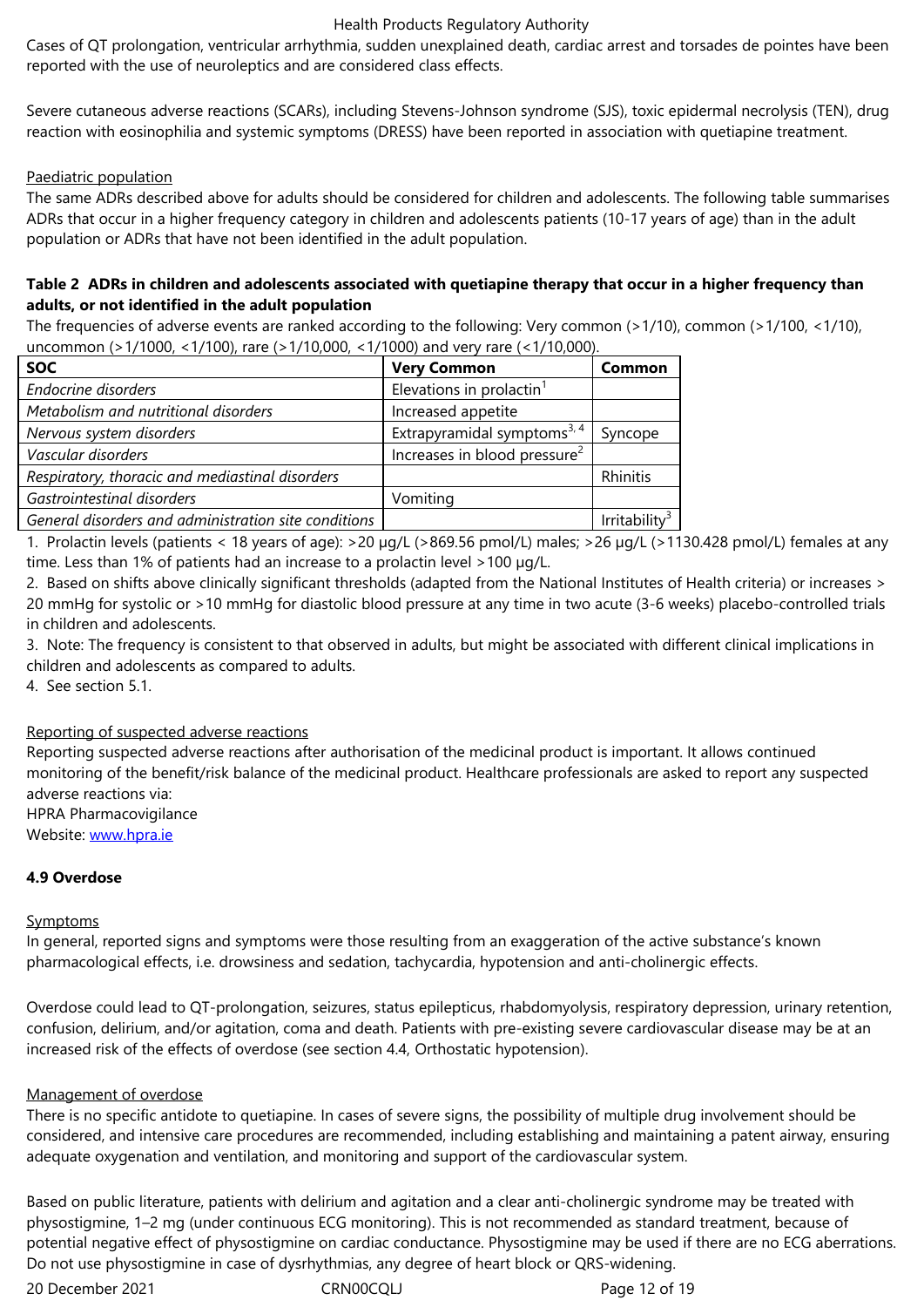Whilst the prevention of absorption in overdose has not been investigated, gastric lavage can be indicated in severe poisonings and if possible to perform within one hour of ingestion. The administration of activated charcoal should be considered.

In cases of quetiapine overdose, refractory hypotension should be treated with appropriate measures such as intravenous fluids and/or sympathomimetic agents. Epinephrine and dopamine should be avoided, since beta stimulation may worsen hypotension in the setting of quetiapine-induced alpha blockade.

Close medical supervision and monitoring should be continued until the patient recovers.

### **5 PHARMACOLOGICAL PROPERTIES**

### **5.1 Pharmacodynamic properties**

Pharmacotherapeutic group: Antipsychotics; Diazepines, oxazepines and thiazepines ATC code: N05A H04

### Mechanism of action

Quetiapine is an atypical antipsychotic agent. Quetiapine and the active human plasma metabolite, norquetiapine interact with a broad range of neurotransmitter receptors. Quetiapine and norquetiapine exhibit affinity for brain serotonin ( $5HT<sub>2</sub>$ ) and dopamine  $D_1$ - and  $D_2$ - receptors. It is this combination of receptor antagonism with a higher selectivity for 5HT<sub>2</sub> relative to  $D_2$ receptors, which is believed to contribute to the clinical antipsychotic properties and low extrapyramidal side effect (EPS) liability of Seroquel compared to typical antipsychotics. Quetiapine and norquetiapine have no appreciable affinity at benzodiazepine receptors but high affinity at histaminergic and adrenergic alpha1 receptors and moderate affinity at adrenergic alpha2 receptors. Quetiapine also has low or no affinity for muscarinic receptors, while norquetiapine has moderate to high affinity at several muscarinic receptors, which may explain anti-cholinergic (muscarinic) effects. Inhibition of NET and partial agonist action at 5HT1A sites by norquetiapine may contribute to Seroquel's therapeutic efficacy as an antidepressant.

# Pharmacodynamic effects

Quetiapine is active in tests for antipsychotic activity, such as conditioned avoidance. It also blocks the action of dopamine agonists, measured either behaviourally or electrophysiologically, and elevates dopamine metabolite concentrations, a neurochemical index of  $D_2$ -receptor blockade.

In pre-clinical tests predictive of EPS, quetiapine is unlike typical antipsychotics and has an atypical profile. Quetiapine does not produce dopamine D<sub>2</sub>-receptor supersensitivity after chronic administration. Quetiapine produces only weak catalepsy at effective dopamine  $D_2$ -receptor blocking doses. Quetiapine demonstrates selectivity for the limbic system by producing depolarisation blockade of the mesolimbic but not the nigrostriatal dopamine-containing neurones following chronic administration. Quetiapine exhibits minimal dystonic liability in haloperidol-sensitised or drug-naive Cebus monkeys after acute and chronic administration. (see section 4.8.)

# Clinical efficacy:

### *Schizophrenia*

In three placebo-controlled clinical trials, in patients with schizophrenia, using variable doses of quetiapine, there were no differences between the Seroquel and placebo treatment groups in the incidence of EPS or concomitant use of anti-cholinergics. A placebo-controlled trial evaluating fixed doses of quetiapine across the range of 75 to 750 mg/day showed no evidence of an increase in EPS or the use of concomitant anti-cholinergics. The long-term efficacy of Seroquel IR in prevention of schizophrenic relapses has not been verified in blinded clinical trials. In open label trials, in patients with schizophrenia, quetiapine was effective in maintaining the clinical improvement during continuation therapy in patients who showed an initial treatment response, suggesting some long-term efficacy.

### *Bipolar disorder*

In four placebo-controlled clinical trials, evaluating doses of Seroquel up to 800 mg/day for the treatment of moderate to severe manic episodes, two each in monotherapy and as combination therapy to lithium or divalproex, there were no differences between the Seroquel and placebo treatment groups in the incidence of EPS or concomitant use of anti-cholinergics.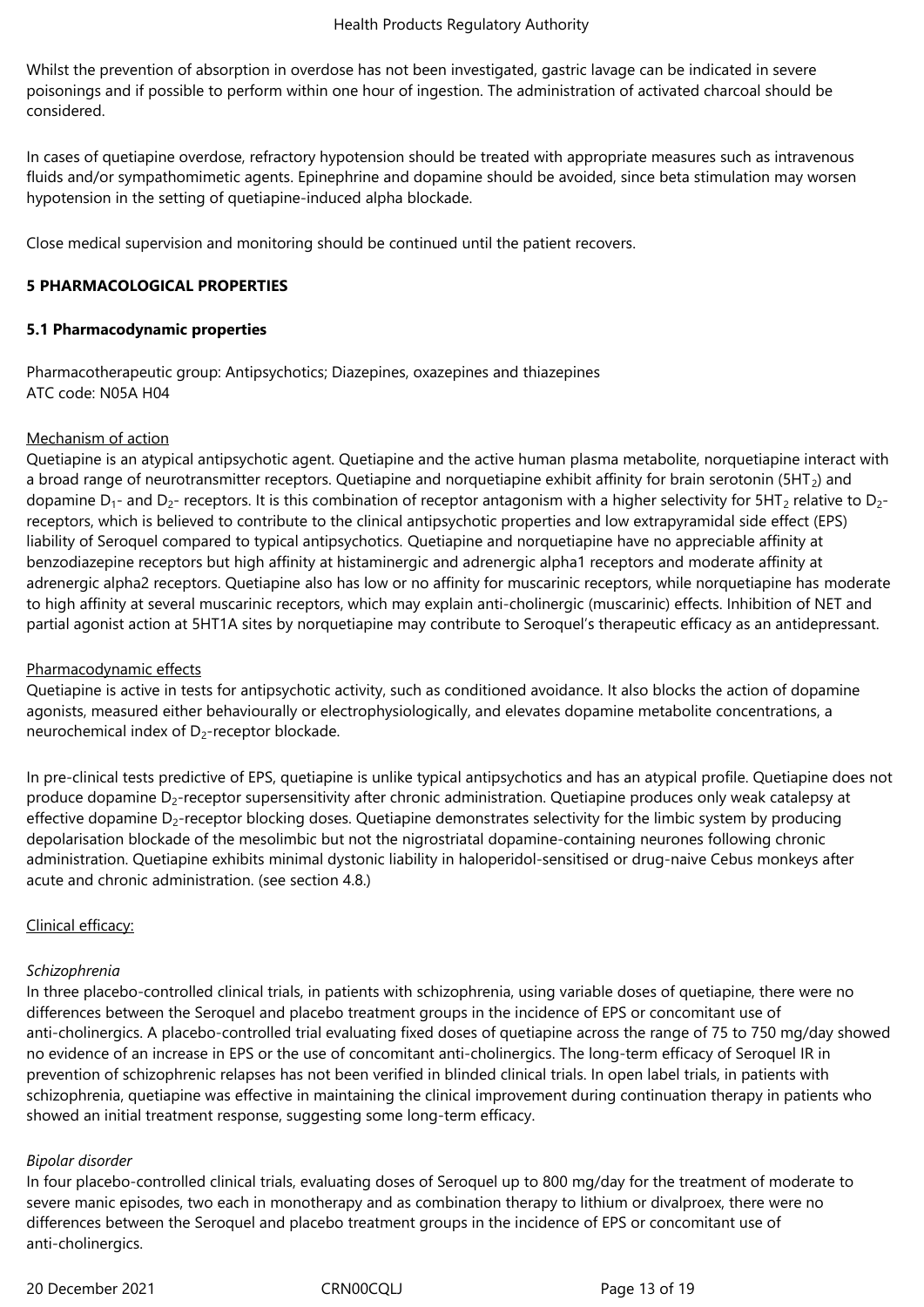In the treatment of moderate to severe manic episodes, Seroquel demonstrated superior efficacy to placebo in reduction of manic symptoms at 3 and 12 weeks, in two monotherapy trials. There are no data from long-term studies to demonstrate Seroquel's effectiveness in preventing subsequent manic or depressive episodes. Seroquel data in combination with divalproex or lithium in acute moderate to severe manic episodes at 3 and 6 weeks is limited; however, combination therapy was well tolerated. The data showed an additive effect at week 3. A second study did not demonstrate an additive effect at week 6.

The mean last week median dose of Seroquel in responders was approximately 600 mg/day and approximately 85% of the responders were in the dose range of 400 to 800 mg/day.

In 4 clinical trials with a duration of 8 weeks in patients with moderate to severe depressive episodes in bipolar I or bipolar II disorder, Seroquel IR 300 mg and 600 mg was significantly superior to placebo treated patients for the relevant outcome measures: mean improvement on the MADRS and for response defined as at least a 50% improvement in MADRS total score from baseline. There was no difference in magnitude of effect between the patients who received 300 mg Seroquel IR and those who received 600 mg dose.

In the continuation phase in two of these studies, it was demonstrated that long-term treatment, of patients who responded on Seroquel IR 300 or 600 mg, was efficacious compared to placebo treatment with respect to depressive symptoms, but not with regard to manic symptoms.

In two recurrence prevention studies evaluating Seroquel in combination with mood stabilizers, in patients with manic, depressed or mixed mood episodes, the combination with Seroquel was superior to mood stabilizers monotherapy in increasing the time to recurrence of any mood event (manic, mixed or depressed). Seroquel was administered twice-daily totalling 400 mg to 800 mg a day as combination therapy to lithium or valproate.

In a 6-week, randomised, study of lithium and Seroquel XR versus placebo and Seroquel XR in adult patients with acute mania, the difference in YMRS mean improvement between the lithium add-on group and the placebo add-on group was 2.8 points and the difference in % responders (defined as 50% improvement from baseline on the YMRS) was 11% (79% in the lithium add-on group vs. 68% in the placebo add-on group).

In one long-term study (up to 2 years treatment) evaluating recurrence prevention in patients with manic, depressed or mixed mood episodes quetiapine was superior to placebo in increasing the time to recurrence of any mood event (manic, mixed or depressed), in patients with bipolar I disorder. The number of patients with a mood event was 91 (22.5%) in the quetiapine group, 208 (51.5%) in the placebo group and 95 (26.1%) in the lithium treatment groups respectively. In patients who responded to quetiapine, when comparing continued treatment with quetiapine to switching to lithium, the results indicated that a switch to lithium treatment does not appear to be associated with an increased time to recurrence of a mood event.

Clinical trials have demonstrated that Seroquel is effective in schizophrenia and mania when given twice a day, although quetiapine has a pharmacokinetic half-life of approximately 7 hours. This is further supported by the data from a positron emission tomography (PET) study, which identified that for quetiapine,  $5HT_{2}$ - and  $D_{2}$ -receptor occupancy are maintained for up to 12 hours. The safety and efficacy of doses greater than 800 mg/day have not been evaluated.

### Clinical safety

In short-term, placebo-controlled clinical trials in schizophrenia and bipolar mania the aggregated incidence of extrapyramidal symptoms was similar to placebo (schizophrenia: 7.8% for quetiapine and 8.0% for placebo; bipolar mania: 11.2% for quetiapine and 11.4% for placebo). Higher rates of extrapyramidal symptoms were seen in quetiapine-treated patients compared to those treated with placebo in short-term, placebo-controlled clinical trials in MDD and bipolar depression. In short-term, placebo-controlled bipolar depression trials the aggregated incidence of extrapyramidal symptoms was 8.9% for quetiapine compared to 3.8% for placebo. In short-term, placebo-controlled monotherapy clinical trials in major depressive disorder the aggregated incidence of extrapyramidal symptoms was 5.4% for Seroquel XR and 3.2% for placebo. In a short-term placebo-controlled monotherapy trial in elderly patients with major depressive disorder, the aggregated incidence of extrapyramidal symptoms was 9.0% for Seroquel XR and 2.3% for placebo. In both bipolar depression and MDD, the incidence of the individual adverse events (eg, akathisia, extrapyramidal disorder, tremor, dyskinesia, dystonia, restlessness, muscle contractions involuntary, psychomotor hyperactivity and muscle rigidity) did not exceed 4% in any treatment group.

In short-term, fixed dose (50 mg/d to 800 mg/d), placebo-controlled studies (ranging from 3 to 8 weeks), the mean weight gain for quetiapine-treated patients ranged from 0.8 kg for the 50 mg daily dose to 1.4 kg for the 600 mg daily dose (with lower gain for the 800 mg daily dose), compared to 0.2 kg for the placebo-treated patients. The percentage of

20 December 2021 CRN00CQLJ Page 14 of 19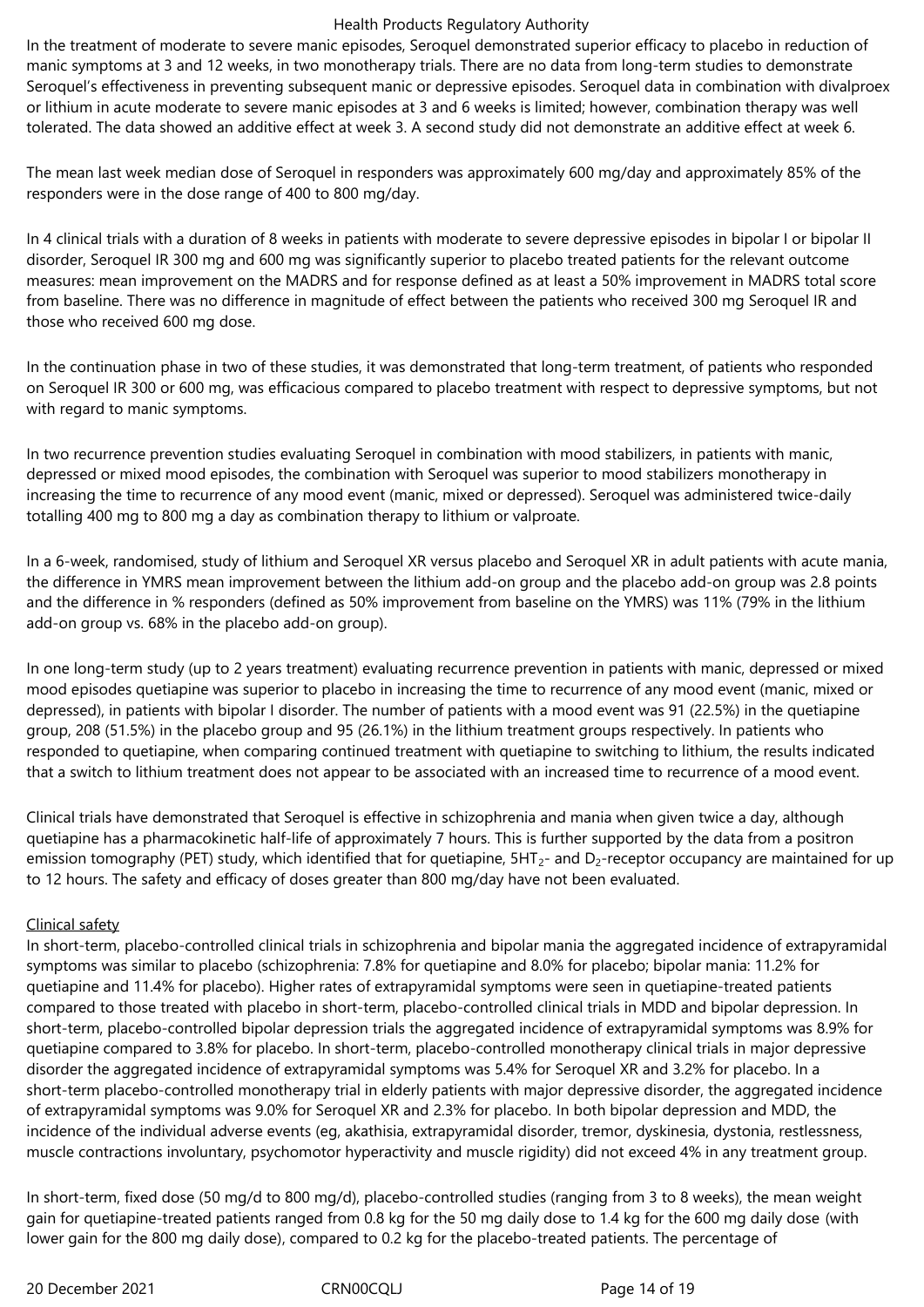quetiapine-treated patients who gained ≥7% of body weight ranged from 5.3% for the 50 mg daily dose to 15.5% for the 400 mg daily dose (with lower gain for the 600 and 800 mg daily doses), compared to 3.7% for placebo-treated patients.

A 6-week, randomised, study of lithium and Seroquel XR versus placebo and Seroquel XR in adult patients with acute mania indicated that the combination of Seroquel XR with lithium leads to more adverse events (63% versus 48% in Seroquel XR in combination with placebo). The safety results showed a higher incidence of extrapyramidal symptoms reported in 16.8% of patients in the lithium add-on group and 6.6% in the placebo add-on group, the majority of which consisted of tremor, reported in 15.6% of the patients in the lithium add-on group and 4.9% in the placebo add-on group. The incidence of somnolence was higher in the Seroquel XR with lithium add-on group (12.7%) compared to the Seroquel XR with the placebo add-on group (5.5%). In addition, a higher percentage of patients treated in the lithium add-on group (8.0%) had weight gain  $(\geq 7\%)$  at the end of treatment compared to patients in the placebo add-on group (4.7%).

Longer term relapse prevention trials had an open label period (ranging from 4 to 36 weeks) during which patients were treated with quetiapine, followed by a randomised withdrawal period during which patients were randomised to quetiapine or placebo. For patients who were randomised to quetiapine, the mean weight gain during the open label period was 2.56 kg, and by week 48 of the randomised period, the mean weight gain was 3.22 kg, compared to open label baseline. For patients who were randomised to placebo, the mean weight gain during the open label period was 2.39 kg, and by week 48 of the randomised period the mean weight gain was 0.89 kg, compared to open label baseline.

In placebo-controlled studies in elderly patients with dementia-related psychosis, the incidence of cerebrovascular adverse events per 100 patient years was not higher in quetiapine-treated patients than in placebo-treated patients.

In all short-term placebo-controlled monotherapy trials in patients with a baseline neutrophil count  $\geq 1.5 \times 10^9$ /L, the incidence of at least one occurrence of a shift to neutrophil count <1.5 x 10<sup>9</sup>/L, was 1.9% in patients treated with quetiapine compared to 1.5% in placebo-treated patients. The incidence of shifts to >0.5-<1.0 x 10<sup>9</sup>/L was the same (0.2%) in patients treated with quetiapine as with placebo-treated patients. In all clinical trials (placebo-controlled, open-label, active comparator) in patients with a baseline neutrophil count ≥1.5 x 10<sup>9</sup>/L, the incidence of at least one occurrence of a shift to neutrophil count <1.5 x 10<sup>9</sup>/L was 2.9% and to <0.5 x 10<sup>9</sup>/L was 0.21% in patients treated with quetiapine.

Quetiapine treatment was associated with dose-related decreases in thyroid hormone levels. The incidences of shifts in TSH was 3.2% for quetiapine versus 2.7% for placebo. The incidence of reciprocal, potentially clinically significant shifts of both  $T_3$  or  $T_4$  and TSH in these trials were rare, and the observed changes in thyroid hormone levels were not associated with clinically symptomatic hypothyroidism. The reduction in total and free  $T_4$  was maximal within the first six weeks of quetiapine treatment, with no further reduction during long-term treatment. For about 2/3 of all cases, cessation of quetiapine treatment was associated with a reversal of the effects on total and free  $T_4$ , irrespective of the duration of treatment.

### *Cataracts/lens opacities*

In a clinical trial to evaluate the cataractogenic potential of Seroquel (200-800 mg/day) versus risperidone (2-8 mg/day) in patients with schizophrenia or schizoaffective disorder, the percentage of patients with increased lens opacity grade was not higher in Seroquel (4%) compared with risperidone (10%), for patients with at least 21 months of exposure.

# *Paediatric population*

### Clinical efficacy

The efficacy and safety of Seroquel was studied in a 3-week placebo controlled study for the treatment of mania (n= 284 patients from the US, aged 10-17). About 45% of the patient population had an additional diagnosis of ADHD. In addition, a 6-week placebo controlled study for the treatment of schizophrenia (n = 222 patients, aged 13-17) was performed. In both studies, patients with known lack of response to Seroquel were excluded. Treatment with Seroquel was initiated at 50 mg/day and on day 2 increased to 100 mg/day; subsequently the dose was titrated to a target dose (mania 400-600 mg/day; schizophrenia 400-800 mg/day) using increments of 100 mg/day given two or three times daily.

In the mania study, the difference in LS mean change from baseline in YMRS total score (active minus placebo) was -5.21 for Seroquel 400 mg/day and –6.56 for Seroquel 600 mg/day. Responder rates (YMRS improvement ≥50%) were 64% for Seroquel 400 mg/day, 58% for 600 mg/day and 37% in the placebo arm.

20 December 2021 CRN00CQLJ Page 15 of 19 In the schizophrenia study, the difference in LS mean change from baseline in PANSS total score (active minus placebo) was -8.16 for Seroquel 400 mg/day and -9.29 for Seroquel 800 mg/day. Neither low dose (400 mg/day) nor high dose regimen (800 mg/day) quetiapine was superior to placebo with respect to the percentage of patients achieving response, defined as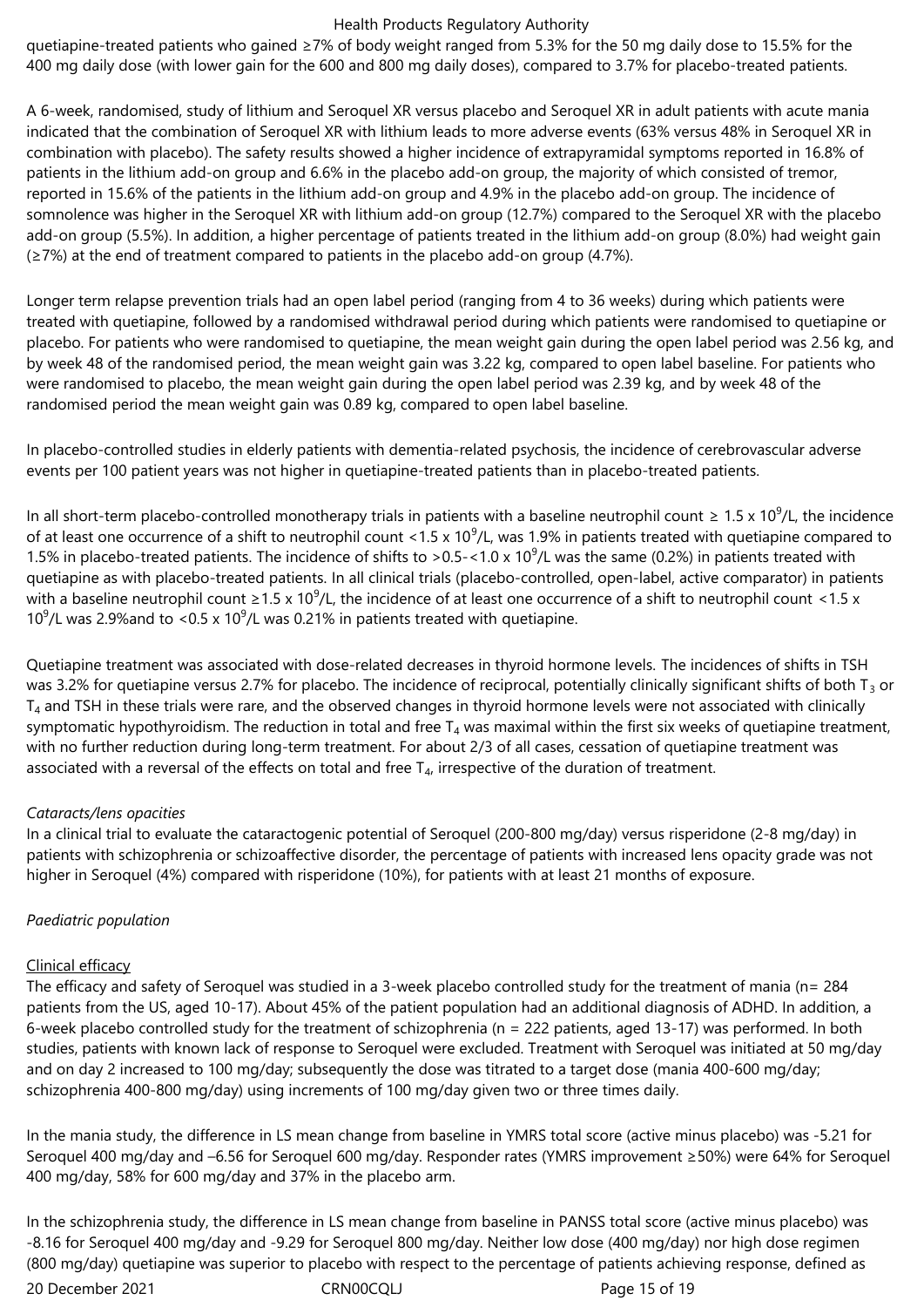≥30% reduction from baseline in PANSS total score. Both in mania and schizophrenia higher doses resulted in numerically lower response rates.

In a third short-term placebo-controlled monotherapy trial with Seroquel XR in children and adolescent patients (10-17 years of age) with bipolar depression, efficacy was not demonstrated.

No data are available on maintenance of effect or recurrence prevention in this age group.

### Clinical safety

In the short-term paediatric trials with quetiapine described above, the rates of EPS in the active arm vs. placebo were 12.9% vs. 5.3% in the schizophrenia trial, 3.6% vs. 1.1% in the bipolar mania trial, and 1.1% vs. 0% in the bipolar depression trial. The rates of weight gain ≥ 7% of baseline body weight in the active arm vs. placebo were 17% vs. 2.5% in the schizophrenia and bipolar mania trials, and 13.7% vs. 6.8% in the bipolar depression trial. The rates of suicide related events in the active arm vs. placebo were 1.4% vs. 1.3% in the schizophrenia trial, 1.0% vs. 0% in the bipolar mania trial, and 1.1% vs. 0% in the bipolar depression trial. During an extended post-treatment follow-up phase of the bipolar depression trial, there were two additional suicide related events in two patients; one of these patients was on quetiapine at the time of the event.

### Long-term safety

A 26-week open-label extension to the acute trials (n=380 patients), with Seroquel flexibly dosed at 400-800 mg/day, provided additional safety data. Increases in blood pressure were reported in children and adolescents and increased appetite, extrapyramidal symptoms and elevations in serum prolactin were reported with higher frequency in children and adolescents than in adult patients (see Sections 4.4 and 4.8). With respect to weight gain, when adjusting for normal growth over the longer term, an increase of at least 0.5 standard deviation from baseline in Body Mass Index (BMI) was used as a measure of a clinically significant change; 18.3% of patients who were treated with quetiapine for at least 26 weeks met this criterion.

### **5.2 Pharmacokinetic properties**

### Absorption

Quetiapine is well absorbed and extensively metabolised following oral administration. The bioavailability of quetiapine is not significantly affected by administration with food. Steady-state peak molar concentrations of the active metabolite norquetiapine are 35% of that observed for quetiapine.

The pharmacokinetics of quetiapine and norquetiapine are linear across the approved dosing range.

### Distribution

Quetiapine is approximately 83% bound to plasma proteins.

### Biotransformation

Quetiapine is extensively metabolised by the liver, with parent compound accounting for less than 5% of unchanged drug‑related material in the urine or faeces, following the administration of radiolabelled quetiapine. *In vitro* investigations established that CYP3A4 is the primary enzyme responsible for cytochrome P450 mediated metabolism of quetiapine. Norquetiapine is primarily formed and eliminated via CYP3A4.

Approximately 73% of the radioactivity is excreted in the urine and 21% in the faeces.

Quetiapine and several of its metabolites (including norquetiapine) were found to be weak inhibitors of human cytochrome P450 1A2, 2C9, 2C19, 2D6 and 3A4 activities in vitro. In vitro CYP inhibition is observed only at concentrations approximately 5 to 50 fold higher than those observed at a dose range of 300 to 800 mg/day in humans. Based on these in vitro results, it is unlikely that co-administration of quetiapine with other drugs will result in clinically significant drug inhibition of cytochrome P450 mediated metabolism of the other drug. From animal studies it appears that quetiapine can induce cytochrome P450 enzymes. In a specific interaction study in psychotic patients, however, no increase in the cytochrome P450 activity was found after administration of quetiapine.

### Elimination

The elimination half lives of quetiapine and norquetiapine are approximately 7 and 12 hours, respectively. The average molar dose fraction of free quetiapine and the active human plasma metabolite norquetiapine is <5% excreted in the urine.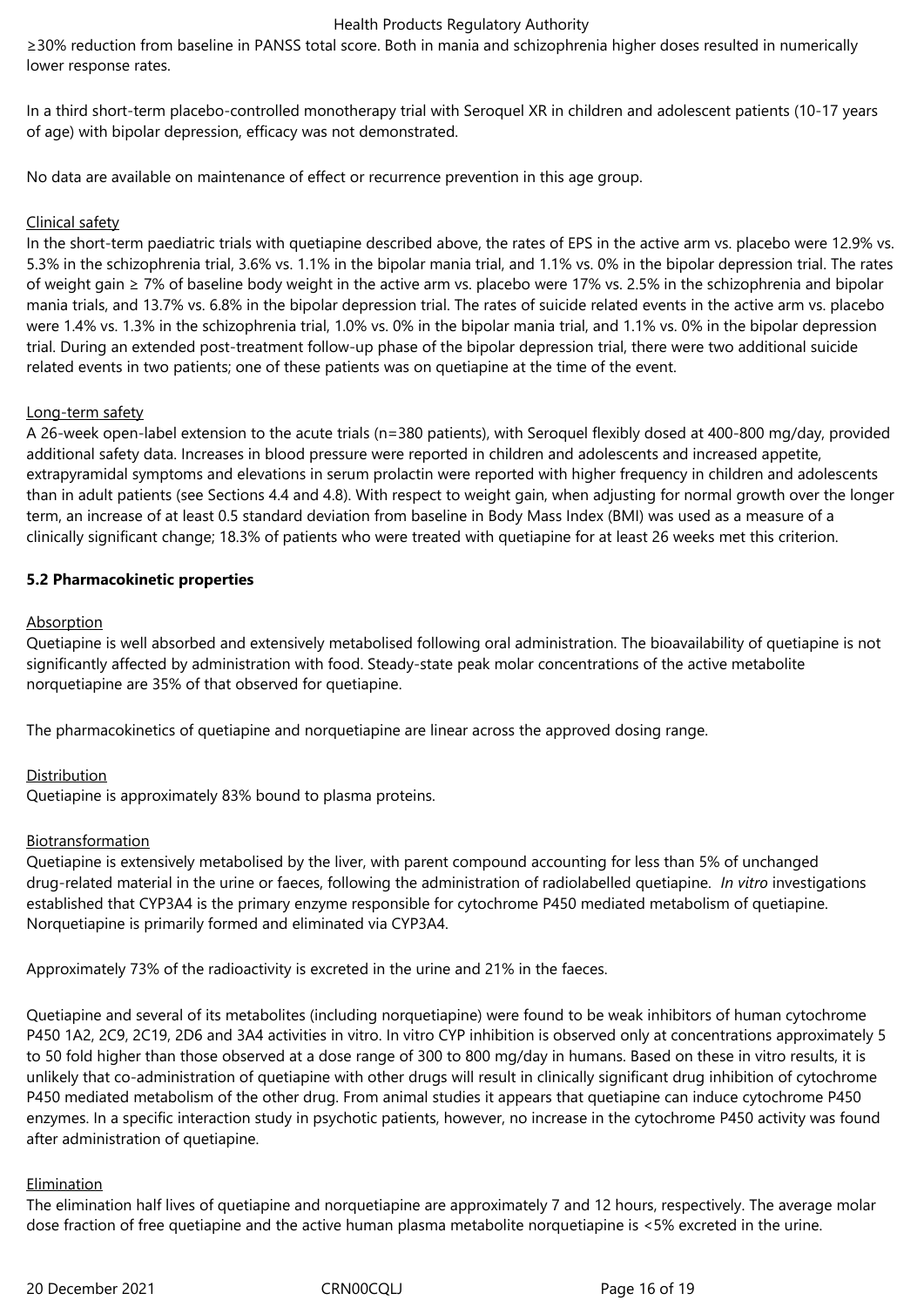### **Special populations**

#### Gender

The kinetics of quetiapine do not differ between men and women.

### Elderly

The mean clearance of quetiapine in the elderly is approximately 30 to 50% lower than that seen in adults aged 18 to 65 years.

### Renal impairment

The mean plasma clearance of quetiapine was reduced by approximately 25% in subjects with severe renal impairment (creatinine clearance less than 30 ml/min/1.73m<sup>2</sup>), but the individual clearance values are within the range for normal subjects.

### Hepatic impairment

The mean quetiapine plasma clearance decreases with approx. 25% in persons with known hepatic impairment (stable alcohol cirrhosis). As quetiapine is extensively metabolised by the liver, elevated plasma levels are expected in the population with hepatic impairment. Dose adjustments may be necessary in these patients (see section 4.2).

### Paediatric population

Pharmacokinetic data were sampled in 9 children aged 10-12 years old and 12 adolescents, who were on steady-state treatment with 400 mg quetiapine twice daily. At steady-state, the dose-normalised plasma levels of the parent compound, quetiapine, in children and adolescents (10-17 years of age) were in general similar to adults, though Cmax in children was at the higher end of the range observed in adults. The AUC and Cmax for the active metabolite, norquetiapine, were higher, approximately 62% and 49% in children (10-12 years), respectively and 28% and 14% in adolescents (13-17 years), respectively, compared to adults.

### **5.3 Preclinical safety data**

There was no evidence of genotoxicity in a series of in vitro and in vivo genotoxicity studies. In laboratory animals at a clinically relevant exposure level the following deviations were seen, which as yet have not been confirmed in long-term clinical research:

In rats, pigment deposition in the thyroid gland has been observed; in cynomolgus monkeys thyroid follicular cell hypertrophy,a lowering in plasma T<sub>3</sub> levels, decreased haemoglobin concentration and a decrease of red and white blood cell count have been observed; and in dogs lens opacity and cataracts. (For cataracts/lens opacities see section 5.1).

In an embryofoetal toxicity study in rabbits the foetal incidence of carpal/tarsal flexure was increased. This effect occurred in the presence of overt maternal effects such as reduced body weight gain. These effects were apparent at maternal exposure levels similar or slightly above those in humans at the maximal therapeutic dose. The relevance of this finding for humans is unknown.

In a fertility study in rats, marginal reduction in male fertility and pseudo pregnancy, protracted periods of diestrus, increased precoital interval and reduced pregnancy rate were seen. These effects are related to elevated prolactin levels and not directly relevant to humans because of species differences in hormonal control of reproduction.

### **6 PHARMACEUTICAL PARTICULARS**

### **6.1 List of excipients**

### **Core**

Povidone Calcium Hydrogen Phosphate Dihydrate Microcrystalline Cellulose Sodium Starch Glycolate Type A Lactose Monohydrate Magnesium Stearate

# **Coating**

20 December 2021 CRN00CQLJ Page 17 of 19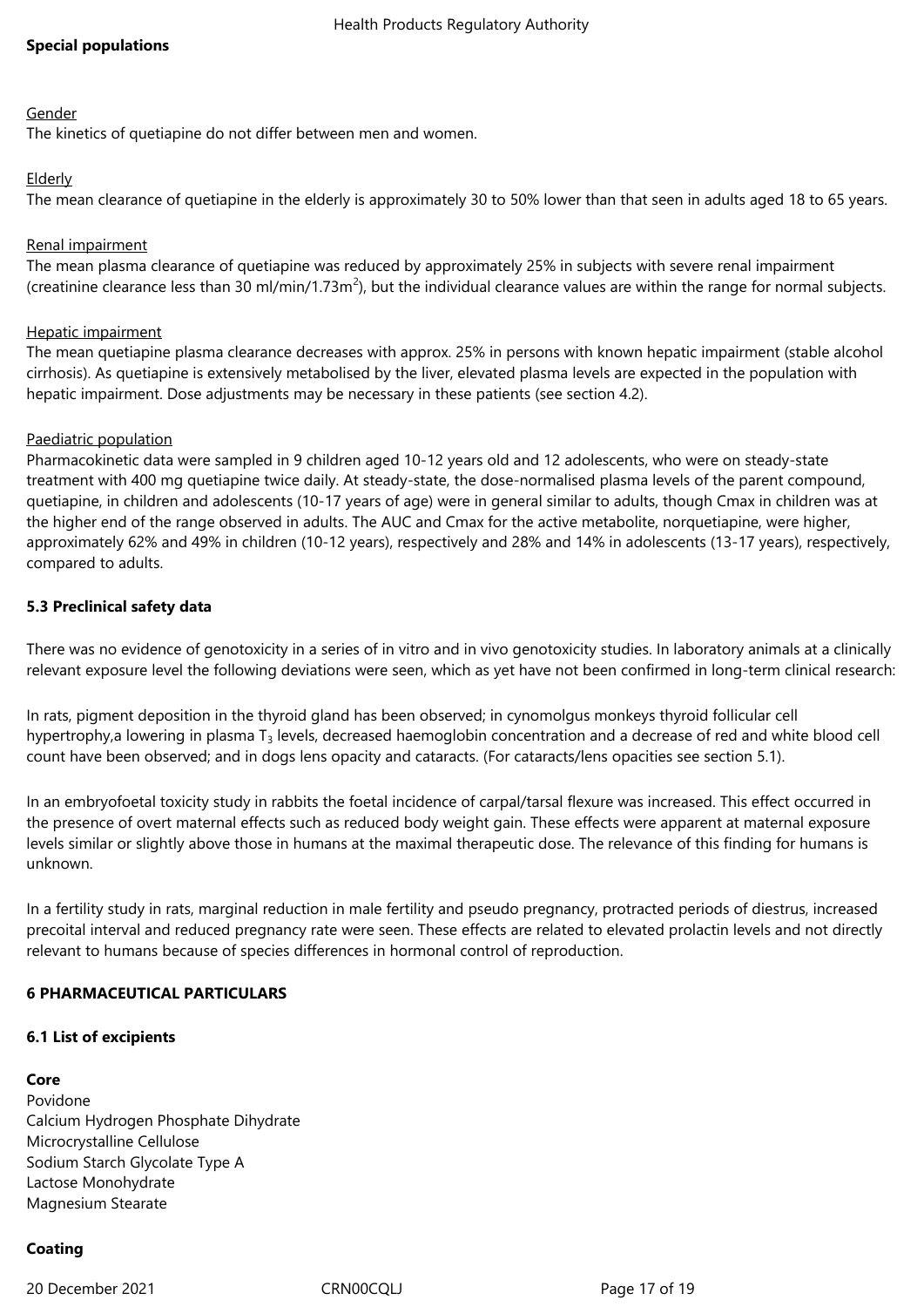Hypromellose 2910 Macrogol 400 Titanium Dioxide (E171) Ferric Oxide, Yellow (E172)

### **6.2 Incompatibilities**

Not applicable.

### **6.3 Shelf life**

3 years.

### **6.4 Special precautions for storage**

Do not store above 30°C.

### **6.5 Nature and contents of container**

PVC/aluminium blisters

| <b>Tablet Strength</b>            | <b>Carton (pack) contents</b> | <b>Blisters</b>                                 |
|-----------------------------------|-------------------------------|-------------------------------------------------|
| 100 mg, 200 mg and 300 mg tablets | 10 tablets                    | 1 blister of 10 tablets                         |
|                                   | 20 tablets                    | 2 blisters of 10 tablets                        |
|                                   | 30 tablets                    | 3 blisters of 10 tablets                        |
|                                   | 50 tablets                    | 10 blisters of 5 tablets                        |
|                                   | 50 tablets                    | 5 blisters of 10 tablets                        |
|                                   | 60 tablets                    | 6 blisters of 10 tablets                        |
|                                   | 90 tablets                    | 9 blisters of 10 tablets                        |
|                                   | 100 tablets                   | 10 blisters of 10 tablets                       |
|                                   | 120 tablets                   | 12 blisters of 10 tablets (300 mg tablets only) |
|                                   | 180 tablets                   | 18 blisters of 10 tablets (300 mg tablets only) |
|                                   | 240 tablets                   | 24 blisters of 10 tablets (300 mg tablets only) |

Not all pack sizes may be marketed.

### **6.6 Special precautions for disposal**

No special requirements.

# **7 MARKETING AUTHORISATION HOLDER**

AstraZeneca AB SE-151 85 Sodertalje Sweden

### **8 MARKETING AUTHORISATION NUMBER**

PA1019/019/002

# **9 DATE OF FIRST AUTHORISATION/RENEWAL OF THE AUTHORISATION**

Date of first authorisation: 04 February 2000

Date of last renewal: 23 November 2015

### **10 DATE OF REVISION OF THE TEXT**

20 December 2021 CRN00CQLJ CRNOCCLJ Page 18 of 19